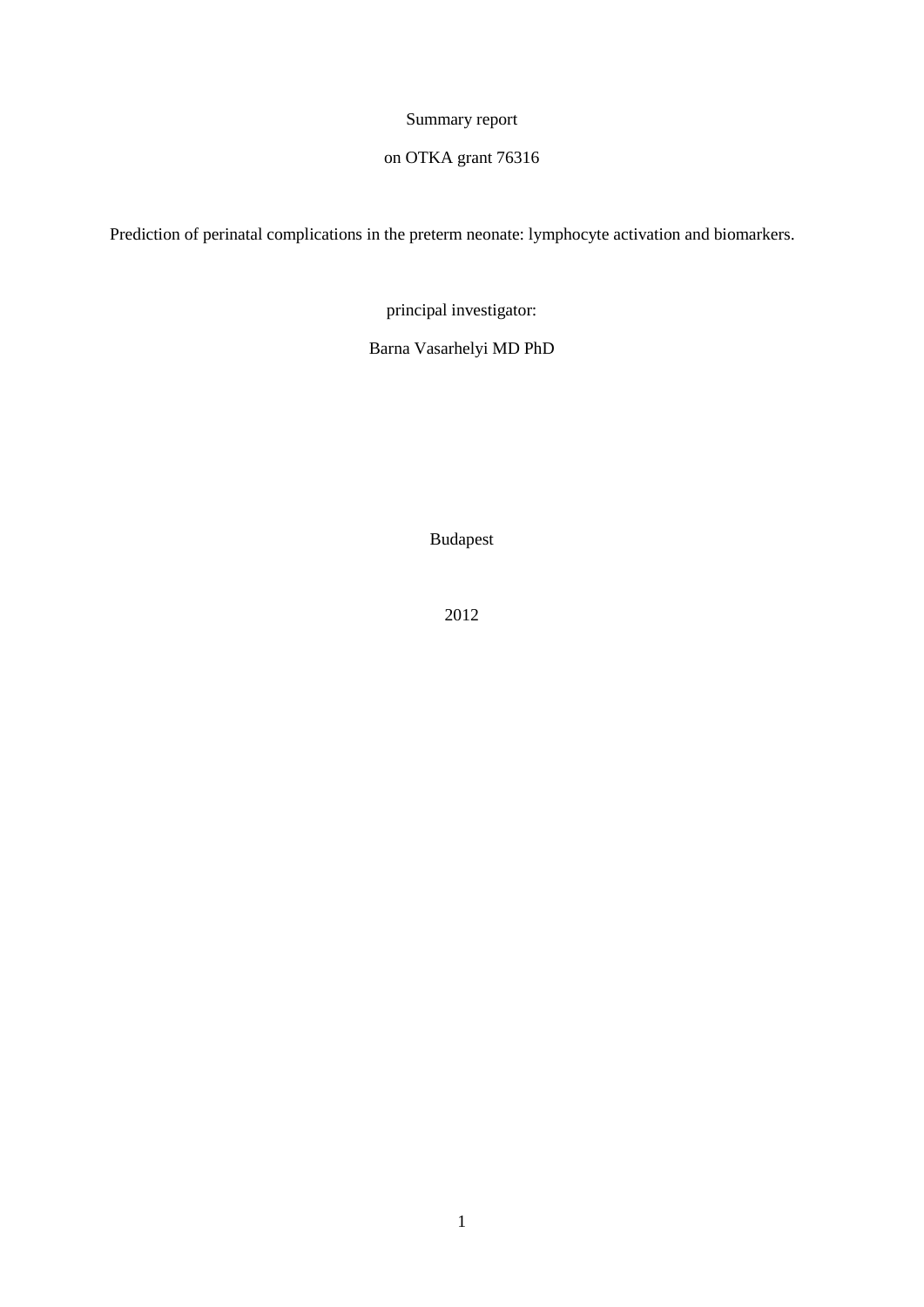### **Background**

The perinatal complications threatening the preterm neonate are the consequence of a complex pathomechanism. Major elements include infection, immature and/or unbalanced immune system and the immaturity of the wholy body system. The major aim of our work was to investigate the dynamic changes of adaptive immune system during the early postnatal period and their relationship to perinatal complications.

For this purpose we applied a complex approach.

We enrolled a cohort of 80 very low birth weight neonates who are at the highest risk for perinatal complications.

We developed sensitive micromethods for flow cytometer that provided an opportunity to test the prevalence of the individual members of adaptive immunity and their major regulator cells in a so small volume of blood that does not present a burden for the study participants.



Figure 1. Lymphocyte activation parameters and the surrounding cellular network. CXCR3 and CCR4 antibodies are used as surrogate markers of Th1 and Th2 cells, respectively. Continuous line indicates activation, while dotted line indicates inhibition.

We also applied micromethods to monitor the simultaneous alteration of cytokine milieu.

Our methodological achievements also provided an opportunity to investigate the immunological changes in several other conditions that share some similar characteristics in immune phenotype to that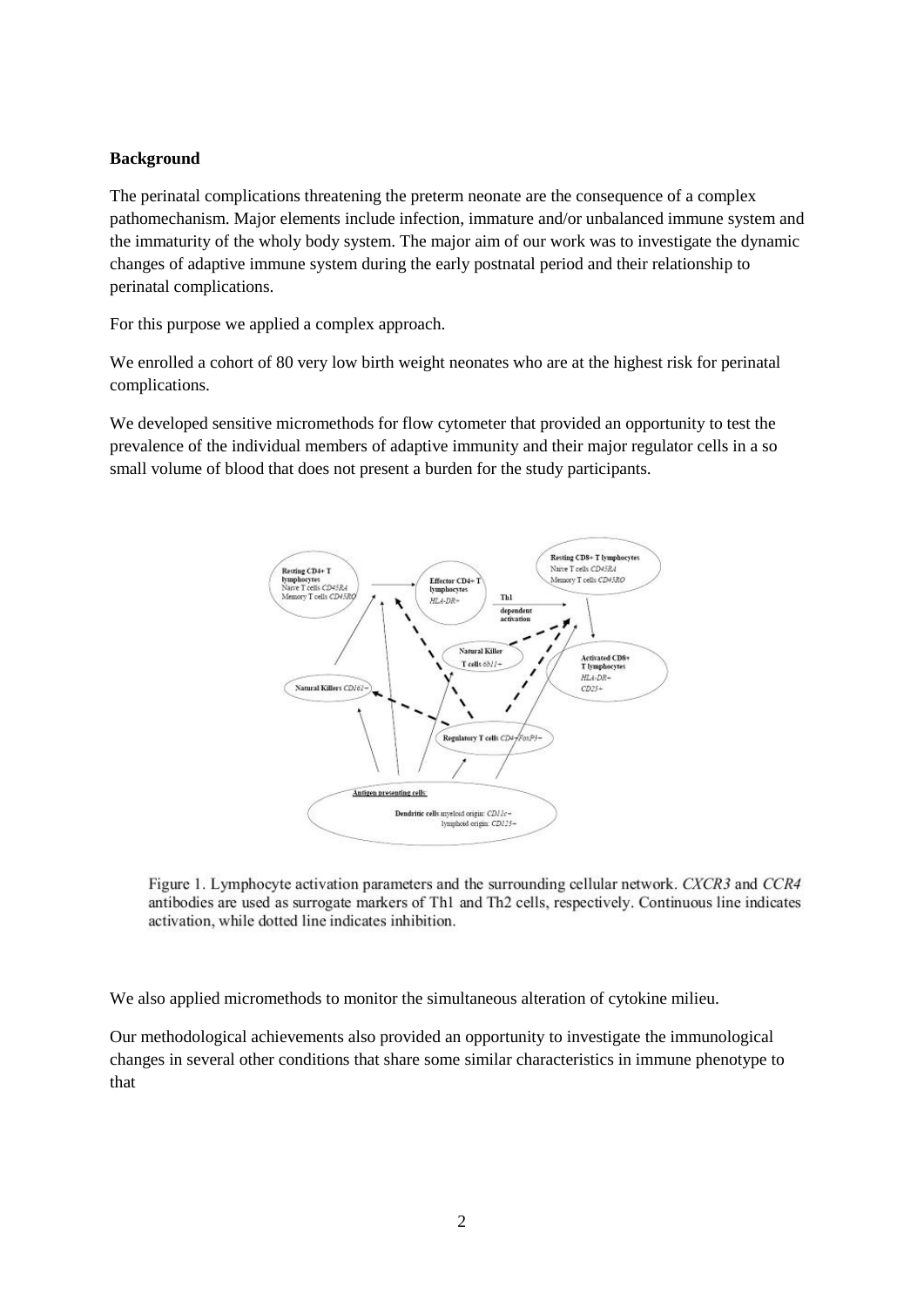#### **Perinatal alterations of adaptive and innate immunity in the preterm neonate**

[Manuscript is under preparation]

The population of preterm neonates cannot be regarded as a homogenous group. They differ in term of maturity (born between 24th and 36th weeks of gestation), the presence of co-existing disorders and the cause of premature birth. About 70 per cent of preterm infants born with a birth weight under 1500 grams are estimated to have a fetal inflammatory response syndrome (FIRS), while the remaining part of them is born due to other factors including maternal preeclampsia, premature rupture of membranes, congenital malformations etc.

The process culminating in premature birth determines the neonate's susceptibility to postnatal complications. The contribution of the exaggerated inflammatory status to periventricular leukomalacia and bronchopulmonary dysplasia is increasingly acknowledged. Indeed, a large body of evidence support that the early exposure of neonatal organs to high IL-1 and IL-6 concentrations disturb the process of postnatal adaptation and result in an uncontrolled inflammatory response that finally leads to the damage of brain and lung tissues. The published reports investigated the association between individual inflammatory markers measured at specific postnatal time points and the risk of postnatal complications in order to find a specific marker that helps the identification of the affected individual. The majority of these studies, however, aimed to test the different soluble and cellular elements of the immune system at specific time point and the data regarding the possible fluctuation of inflammatory markers during the early postnatal period in preterm neonates are scarce. The primary aim of our study was to describe the alteration of cytokine levels, and prevalence of Tcells and some cellular elements of innate immune system during the first postnatal week and their association with the neonates' major clinical characteristics (i.e. gestational age, postnatal age, maternal steroid therapy and presence of FIRS at birth).

#### **Patients and methods**

72 preterm neonates born with a birth weight under 1500 grams between January, 2006 and December, 2009 have been enrolled to the study. Prior the first sampling written informed consent was obtained from the mother.

0.5 ml of heparinized blood samples were collected at birth (from cord blood), then in Hour 24, Hour 72 and Hour 168 hour after birth. Blood specimens were centrifuged at 2000 rpm for 5 minutes and the plasma was used for the determination of the level of 17 cytokines (macrophage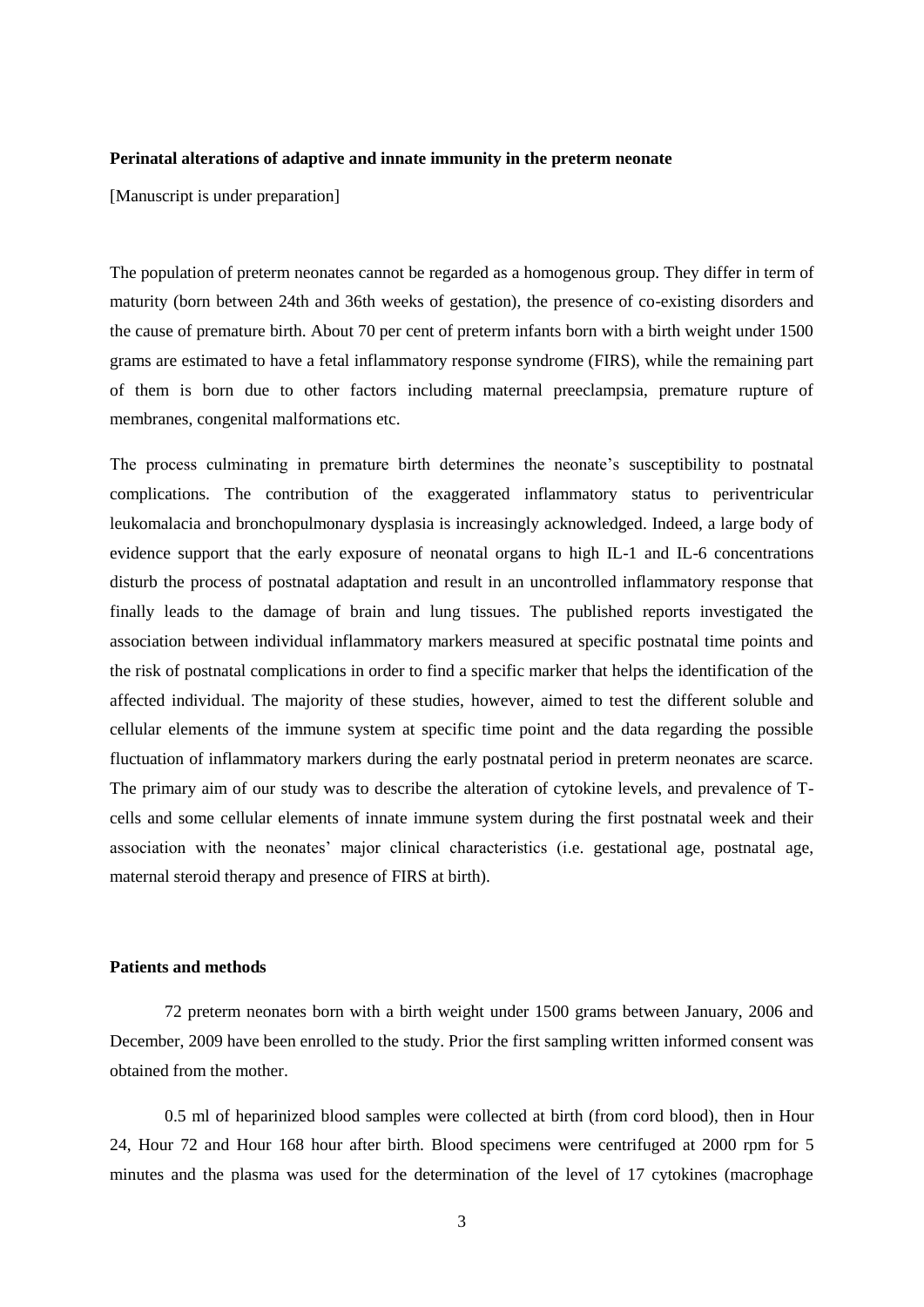inhibitory protein-1 (MIP1); macrophage cationic protein-1 (MCP1); interleukin (IL)-17; IL-13; IL-12; IL-10; IL 8; IL 7; IL 6; IL 5; IL 4; IL 2; IL 1B; interferon-gamma (IFN-γ); granulocytemacrophage colony stimulating factor (GM-CSF); granulocyte colony stimulating factor (GCSF) and tumor necrosis factor-alpha (TNF- $\alpha$ ) with a Bioplex System. To assess adrenal function serum cortisol levels were also measured with a a commercially available Roche kit.

The pellets were resuspended with 1 ml of phosphate buffer saline, divided into four aliquots and used for the determination of the prevalence of different T cell subsets and innate immune cells. The following cell surface markers-fluorescent dyes conjugates were used for the identification of CD4+ and CD8+ T-cells: CCR4-PE; CXCR3-APC (surrogate markers for Th1 and Th2 cells, respectively); CD25-FITC; CD62L-PE-Cy5; HLADR-PerCP (early, intermediate and late activation markers, respectively); CD45RA-FITC and CD45RO-PE (markers of memory and naïve cells, respectively); and for the assessment of cells of innate immunity including CD3-PerCP-CD161-APC (natural killer cells, NK), CD3<sup>+</sup>-CD161-APC (natural killer T cells, NKT), CD3-PerCP<sup>+</sup>-6b11-PE<sup>+</sup> (invariant NKT cells, iNKT), Lin1-FITC-HLA-DR-PerCP<sup>+</sup> (dendritic cells, DC), CD11c-APC (myeloid DC, mDC), and CD123-PE (plasmocytoid DC, pDC). Fluorescent antibodies were obtained from BD (Beckton-Dickinson) and used according to manufacturer's instructions. The measurements were done on a FACS Aria (BD) instrument.

#### Statistical analysis

After the recruitment of preterm neonate population it became clear that the prevalence of perinatal complications (including BPD, periventricular leukomalacia, IRDS and sepsis) was too low and, therefore, this sample size was insufficient to describe the possible contribution of the investigated elements to each perinatal complication. Therefore we modified our primary aim and, instead, we made efforts to describe the characteristic kinetics of inflammatory elements during the early postnatal period. We tested whether the kinetics of these elements is affected by maternal steroid therapy (given to prevent IRDS), the neonate's adrenal function (characterized by cortisol levels), postnatal age and baseline increased IL-6 levels (suggesting chorioamnionitis, CA).

A mixed model approach was used to test the impact of independent variables (gestational age, postnatal age at sampling, maternal steroid use, cortisol level and CA) on plasma cytokine levels, immune phenotype and calculated ratios (i.e. IL-4/ IFN-γ; IL-10/IL-6 and CD4 CD45RA/CD45RO).

For gestational age, three categories were defined (i.e preterm neonates born at g.w.  $\leq 26$ ,  $> 26 - \leq 28$ and  $>28$ ).

For cortisol levels, neonates were classified as neonates with 'low' cortisol (i.e. cortisol levels below the median at three time points or below the median in cord blood sample and another sample) and as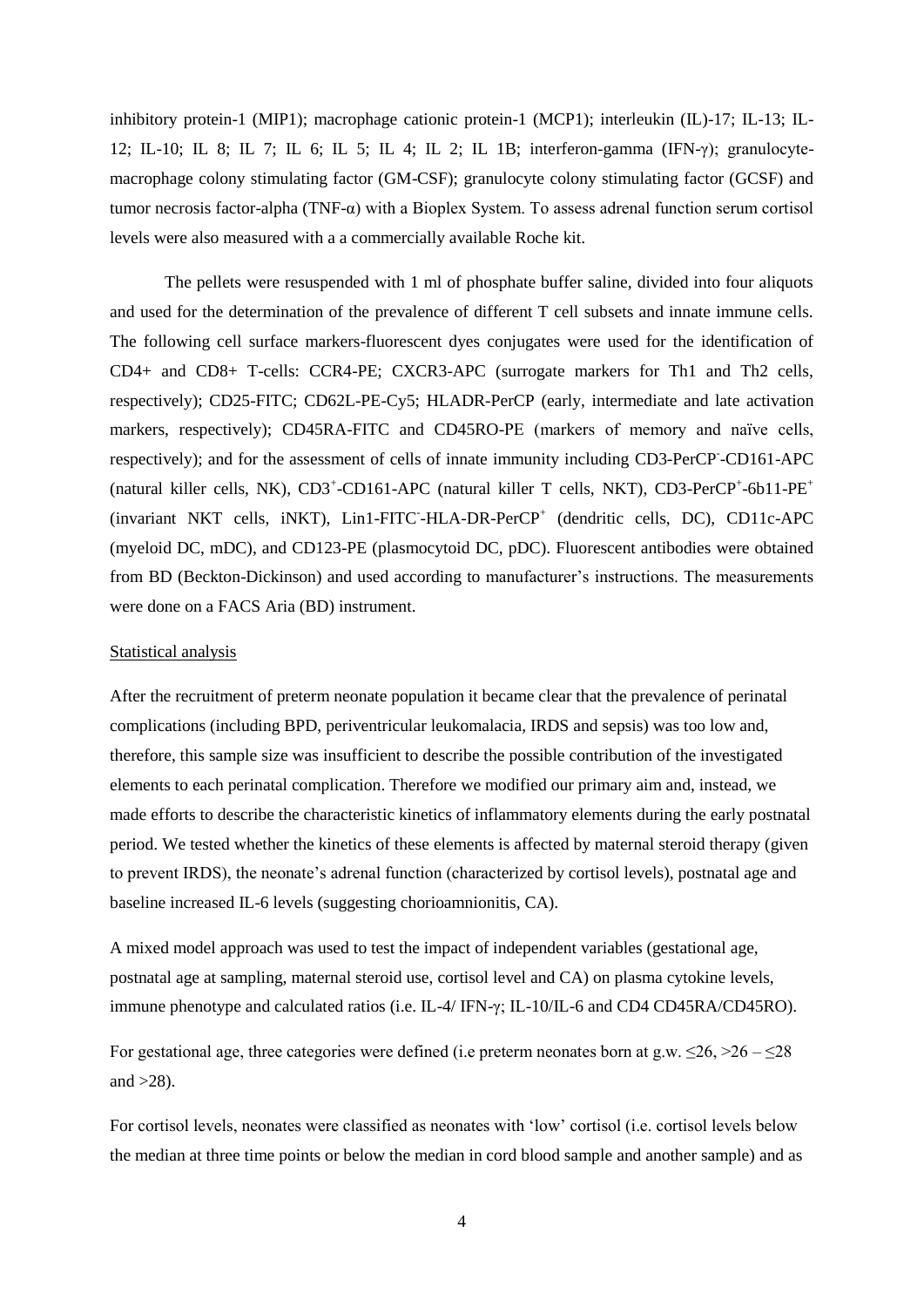neonates with 'high' cortisol levels. IL-6 levels above 10 pg/ml in cord blood were used as surrogate marker for chorioamnionitis.

We performed two series of analysis with different sets of independent variables. First, we tested the overall effect of each of independent variables enlisted above on dependent parameters. Then we did the same analysis separately in neonates with and without CA. A p level below 0.05 was used as the level of significance.

# **Results**

Table 1a -c below summarize the results of our analysis. The individual measurement data are available on request.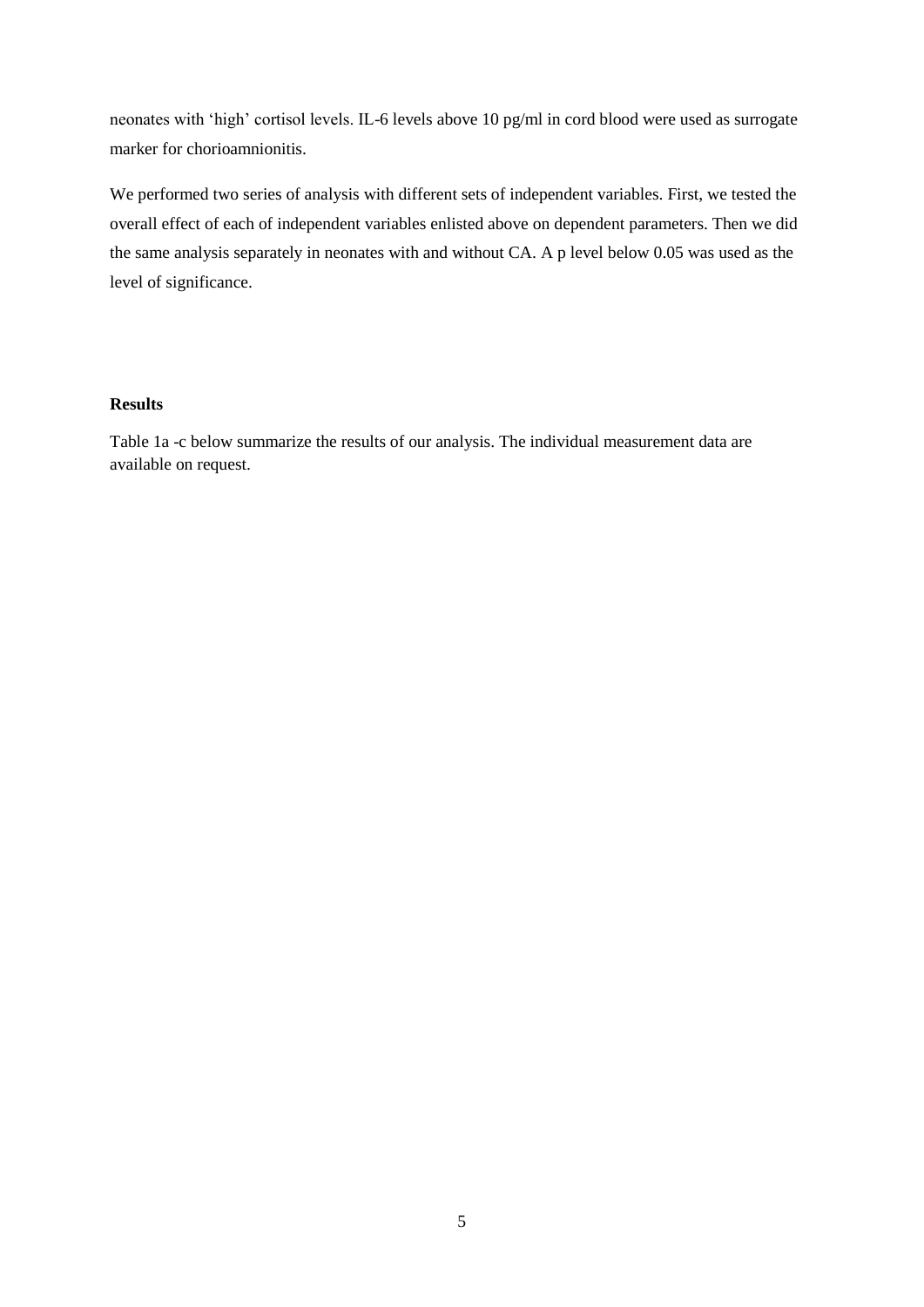**Table 1.a** Major determinants of investigated parameters in the whole population of preterm neonates  $(n = 72)$ . Just p values suggesting a significant impact are presented. 'Blue', 'red' and 'grey' colours indicate antiinflammatory, proinflammatory and unknown effect on inflammation, respectively. + or indicates the proportional or inverse relationship (at gestational categories and postnatal age, three signs of polarity are given). For abbreviations see text

|                   | gest. age<br>category | age (post-<br>natal) | cortisol | maternal<br>steroid | <b>CA</b> |
|-------------------|-----------------------|----------------------|----------|---------------------|-----------|
| Cytokines         |                       |                      |          |                     |           |
| $IL-10/IL-6$      |                       | $-++0,03$            |          |                     | $-0.03$   |
| IL4/IFNG          |                       |                      |          |                     |           |
| MIP1              |                       |                      |          |                     |           |
| MCP <sub>1</sub>  |                       |                      |          |                     | $+0,006$  |
| $IL-17$           |                       |                      |          |                     |           |
| $IL-13$           | 0,04                  |                      |          |                     | $+0,0000$ |
| $IL-12$           |                       | $-+0.02$             |          |                     | $+0,0000$ |
| $IL-10$           | $--0,03$              |                      |          |                     | $+0,0073$ |
| $IL-8$            |                       |                      |          |                     | $+0,03$   |
| $IL-7$            |                       |                      |          |                     |           |
| $IL-6$            |                       |                      |          |                     | $+0,000$  |
| $IL-5$            | $-+0.04$              |                      |          |                     | $+0,000$  |
| $IL-4$            | $-+0,02$              |                      |          |                     |           |
| $IL-2$            |                       |                      |          | $+0.02$             |           |
| $IL-1B$           |                       |                      |          |                     | $+0,02$   |
| $IFN-G$           |                       |                      |          |                     |           |
| GM-CSF            |                       |                      |          |                     | $-0.01$   |
| <b>GCSF</b>       |                       |                      |          |                     | $+0,0005$ |
| <b>TNF</b>        |                       |                      |          |                     | $+0,001$  |
| Adaptive immunity |                       |                      |          |                     |           |
| CD4CCR4           |                       |                      |          | $-0,02$             |           |
| CD4CD25           |                       |                      |          |                     |           |
| CD4CD62L          | $+++0,000$            | $---0.02$            | $+0,000$ |                     |           |
| CD4CXCR3          |                       |                      | $+0,01$  |                     |           |
| CD8CCR4           |                       |                      | $-0,007$ |                     | $+0.01$   |
| CD8CD25           |                       |                      | $-0,03$  |                     |           |
| CD8CD62L          | $+++0,005$            |                      | 0,01     |                     |           |
| CD8CXCR3          | $-++0.04$             |                      |          |                     |           |
| CD4CD45RA         |                       |                      |          |                     |           |
| CD4CD45RO         | $-+0,01$              | $+-0,004$            |          | $-0,001$            |           |
| CD4CD69           |                       | $++-0,006$           |          |                     |           |
| <b>CD4HLADR</b>   |                       |                      |          | $-0,04$             |           |
| CD8CD45RA         |                       |                      |          |                     |           |
| CD8CD45RO         |                       | $++-0,008$           |          |                     |           |
| CD8CD69           |                       |                      |          |                     |           |
| CD8HLADR          |                       | $_{++-0,007}$        | $+0.005$ |                     |           |
| Innate immunity   |                       |                      |          |                     |           |
| <b>INKT</b>       |                       |                      |          |                     |           |
| $N\overline{K}$   |                       | $++-0,000$           |          |                     |           |
| <b>NKT</b>        |                       | $++-0,004$           |          | $-0.03$             |           |
| $\overline{DC}$   |                       | $++-0.02$            |          |                     |           |
| <b>MDC</b>        |                       |                      |          |                     |           |
| PDC               |                       | $++-0,04$            |          |                     |           |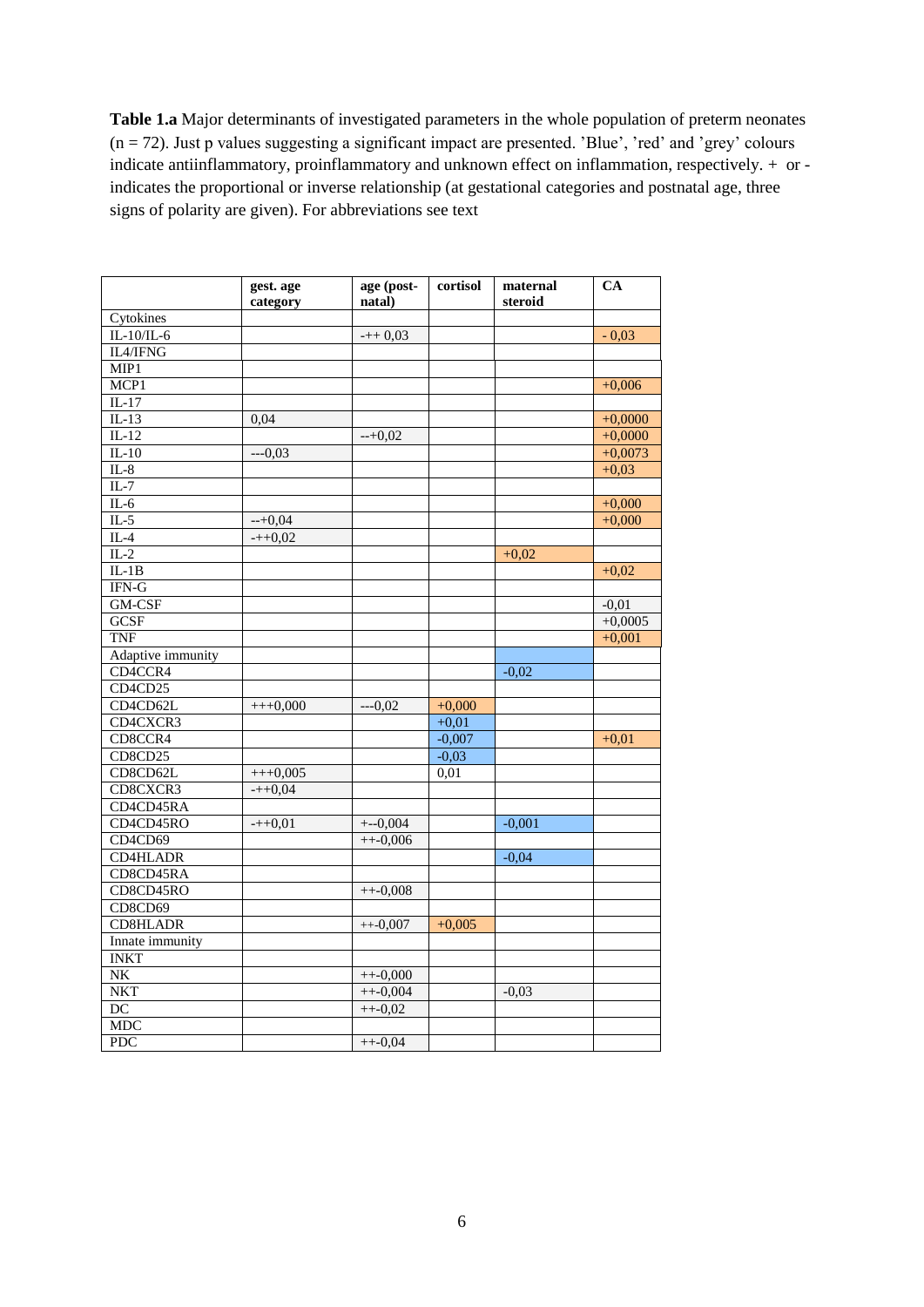Table 1.b Major determinants of investigated parameters in the preterm neonates without chorioamnionitis (n=25). Just p values suggesting a significant impact are presented. 'Blue', 'red' and 'grey' colours indicate antiinflammatory, proinflammatory and unknown effect on inflammation, respectively. + or - indicates the proportional or inverse relationship (at gestational categories and postnatal age, three signs of polarity are given). For abbreviations see text.

|                        | gest. age<br>category | age (post-<br>natal) | cortisol | maternal<br>steroid |
|------------------------|-----------------------|----------------------|----------|---------------------|
| Cytokines              |                       |                      |          |                     |
| IL-10/IL-6             |                       | $+++0,02$            |          |                     |
| IL4/IFNG               |                       |                      |          | $-0.02$             |
| MIP1                   |                       | $-+0,01$             |          |                     |
| MCP1                   |                       | $-+0.01$             |          |                     |
| $IL-17$                |                       | $-+0.001$            |          |                     |
| $IL-13$                |                       | $-+0,01$             |          |                     |
| $IL-12$                |                       | $--0.006$            |          |                     |
| $IL-10$                |                       |                      |          |                     |
| $IL-8$                 |                       | $--0,008$            |          |                     |
| $IL-7$                 |                       | $+-+0,03$            |          |                     |
| $IL-6$                 |                       | $--0,0002$           | $-0,02$  |                     |
| $IL-5$                 |                       | $---0,02$            | $-0,03$  |                     |
| $IL-4$                 |                       | $-+0,01$             | $-0,01$  | $-0,02$             |
| $IL-2$                 |                       | $-+0.002$            | $-0,001$ |                     |
| $IL-1B$                |                       | $+++0,000$           |          |                     |
| IFN-G                  |                       |                      |          | $+0,04$             |
| GM-CSF                 |                       | $-+0,02$             |          |                     |
| <b>GCSF</b>            |                       |                      |          |                     |
| TNF                    | $-+0.005$             |                      |          |                     |
| Adaptive immunity      |                       |                      |          |                     |
| CD4CCR4                |                       |                      |          |                     |
| CD4CD25                | $-+0.01$              | $-+0.01$             | $-0,01$  |                     |
| CD4CD62L               |                       | $-+0,002$            |          |                     |
| CD4CXCR3               |                       |                      | $+0,04$  |                     |
| CD8CCR4                |                       |                      |          |                     |
| CD8CD25                |                       |                      | $-0,03$  |                     |
| CD8CD62L               |                       |                      | $+0,01$  |                     |
| CD8CXCR3               | $-+0,003$             |                      |          |                     |
| CD4CD45RA              |                       |                      |          |                     |
| CD4CD45RO              |                       |                      |          |                     |
| CD4CD69                |                       |                      |          |                     |
| <b>CD4HLADR</b>        |                       |                      |          |                     |
| CD8CD45RA              |                       |                      |          |                     |
| CD8CD45RO              |                       | $++-0,002$           |          |                     |
| CD8CD69                |                       |                      |          |                     |
| <b>CD8HLADR</b>        |                       |                      |          |                     |
| Innate immunity        |                       |                      |          |                     |
| <b>INKT</b>            |                       | $-+0.01$             |          |                     |
| $\overline{\text{NK}}$ |                       | $+++0,000$           |          |                     |
| NKT                    | $-+0,001$             |                      |          |                     |
| $\overline{DC}$        |                       | $+++0,03$            |          |                     |
|                        |                       |                      |          |                     |
| <b>MDC</b>             |                       | $+++0,02$            |          |                     |
| <b>PDC</b>             |                       |                      |          |                     |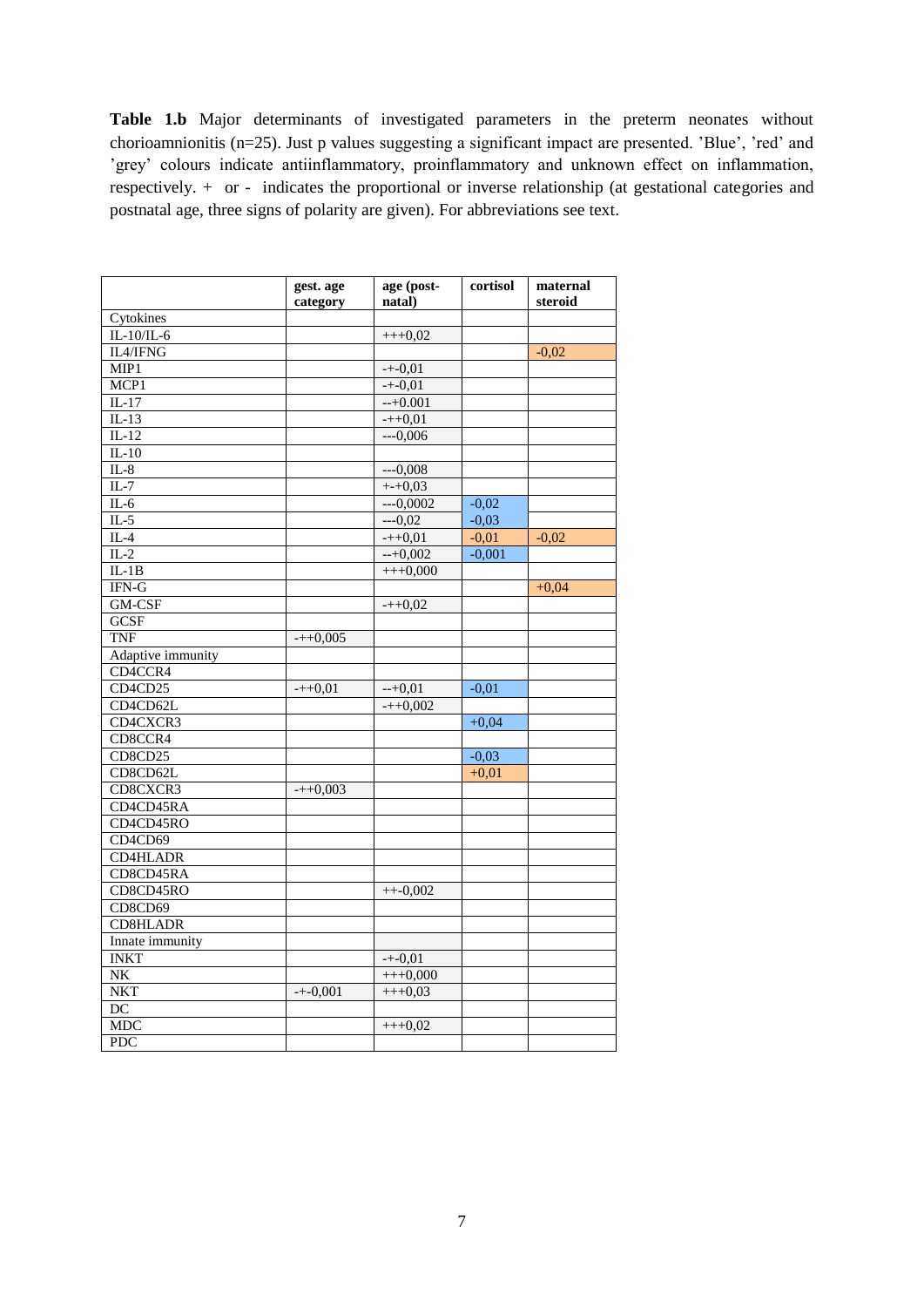**Table 1.c** Major determinants of investigated parameters in the preterm neonates with chorioamnionitis (n=47). Just p values suggesting a significant impact are presented. 'Blue', 'red' and 'grey' colours indicate antiinflammatory, proinflammatory and unknown effect on inflammation, respectively. + or - indicates the proportional or inverse relationship (at gestational categories and postnatal age, three signs of polarity are given). For abbreviations see text.

|                           | gest. age<br>category | age (post-<br>natal) | cortisol | maternal<br>steroid |
|---------------------------|-----------------------|----------------------|----------|---------------------|
| Cytokines                 |                       |                      |          |                     |
| $IL-10/IL-6$              |                       |                      |          |                     |
| IL4/IFNG                  |                       |                      |          |                     |
| MIP1                      |                       |                      |          |                     |
| MCP1                      |                       |                      |          |                     |
| $IL-17$                   |                       |                      |          |                     |
| $IL-13$                   |                       |                      |          |                     |
| $\overline{\text{IL-12}}$ |                       |                      |          |                     |
| $IL-10$                   |                       |                      |          |                     |
| $IL-8$                    |                       |                      |          |                     |
| $\overline{\text{IL-7}}$  |                       |                      |          |                     |
| $IL-6$                    |                       |                      |          |                     |
| $IL-5$                    |                       |                      |          |                     |
| $IL-4$                    |                       |                      |          |                     |
| $\overline{\text{IL-2}}$  |                       |                      |          | $-0,03$             |
| $IL-1B$                   |                       |                      |          |                     |
| IFN-G                     |                       |                      |          |                     |
| GM-CSF                    |                       |                      |          |                     |
| <b>GCSF</b>               |                       |                      |          |                     |
| <b>TNF</b>                |                       |                      |          |                     |
| Adaptive immunity         |                       |                      |          |                     |
| CD4CCR4                   |                       |                      |          |                     |
| CD4CD25                   | $-+0.03$              |                      |          |                     |
| CD4CD62L                  | $+++0,001$            |                      | $+0,02$  |                     |
| CD4CXCR3                  |                       |                      |          |                     |
| CD8CCR4                   |                       |                      | $-0,002$ |                     |
| CD8CD25                   |                       |                      |          |                     |
| CD8CD62L                  | $+++0,01$             |                      | $+0,04$  |                     |
| CD8CXCR3                  | $-+0,03$              |                      |          |                     |
| CD4CD45RA                 |                       |                      |          |                     |
| CD4CD45RO                 | $-+0,03$              | $+-0,01$             |          | $+0,002$            |
| CD4CD69                   |                       | $++-0,01$            |          |                     |
| <b>CD4HLADR</b>           |                       |                      |          |                     |
| CD8CD45RA                 |                       | $--0,03$             |          |                     |
| CD8CD45RO                 |                       | $++-0,04$            |          |                     |
| CD8CD69                   |                       |                      |          |                     |
| <b>CD8HLADR</b>           |                       | $_{++-0,01}$         | $+0.03$  |                     |
| Innate immunity           |                       |                      |          |                     |
| <b>INKT</b>               |                       |                      |          |                     |
| NK                        |                       | $++-0,0001$          |          | $-0,002$            |
| <b>NKT</b>                |                       | $++-0,002$           |          |                     |
| $\overline{DC}$           |                       | $-+0,001$            |          |                     |
| <b>MDC</b>                |                       |                      |          |                     |
| <b>PDC</b>                |                       | $++-0,02$            | 0,04     | $+0.03$             |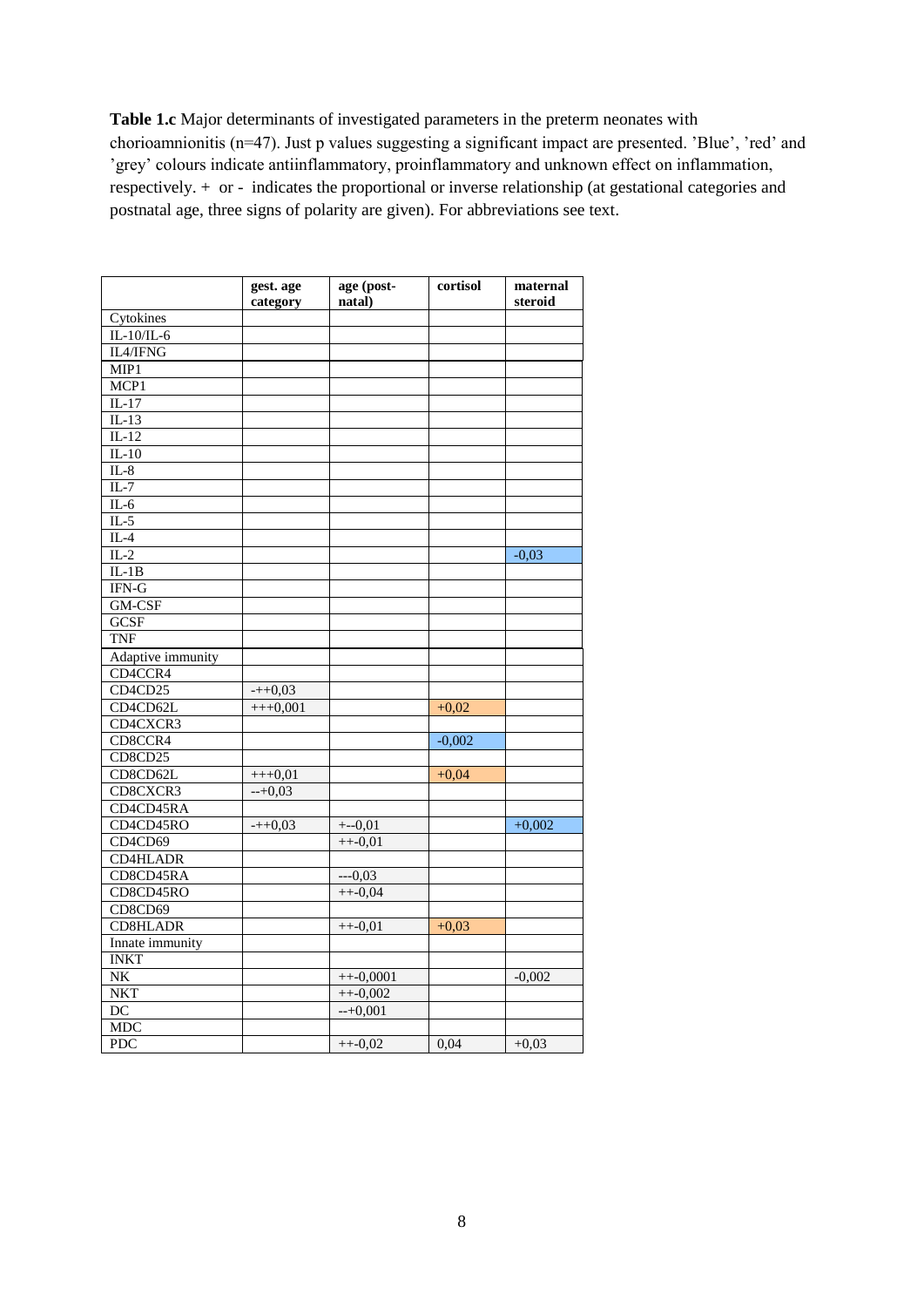### **Discussion**

These results obtained from a cohort of preterm neonates clearly indicate that the investigated elements of adaptive and innate immunity including cytokines and cellular players are influenced by a number of factor inherent with the premature birth.

Not unexpectedly the major factor having a large impact on cytokine response is CA. The level of almost each cytokine measured is skewed toward a pro-inflammatory state.

Of note, in the sub-cohort of neonates without CA the measured cytokines presented a characteristic fluctuation during the first postnatal week. While one cannot tell whether the net effect of this fluctuation is pro- or antiinflammatory, one should emphasize that there is some 'physiologic' kinetics of postnatal cytokine expression in the preterm neonate that is masked in the presence of CA. (In the subpopulation of neonates with CA, therefore, cytokine levels did not present any characteristic kinetics). This 'physiologic' kinetics should be taken into account when any investigation on perinatal inflammation is performed.

In contrast with cytokines CD4 and CD8 cells governing the adaptive immune responses of the neonates are not affected by CA. Instead, the prevalence of some subpopulations of CD4 and CD8 cells correlated with neonatal cortisol levels, and with postnatal and gestational age. We could detect this phenomenon either in neonates with and those without CA. Particularly the impact of neonatal cortisol levels on adaptive immune response may have large clinical significance. During NICU therapy steroids can be administered for the prevention some perinatal complications. This finding may indicate that this therapeutic intervention may have some unwanted or unpredicted side effect on the maturation of adaptive immune system of the neonate.

The major determinant of the prevalence of the investigated cellular elements of innate immunity is postnatal age. This observation indicates that the timing of postnatal blood sampling is essential when the innate immune response of a neonate is analyzed. One should note, however, that the effect of postnatal age on innate immune system is probably not influenced by the gestational age, adrenal function or  $CA$ 

A further important observation of our work was that maternal steroid therapy has in fact no major effect the neonate's immune system and immune state. The clinicians should trust that the routine treatment of mothers with two shots of steroid to prevent the IRDS is safe in this regard.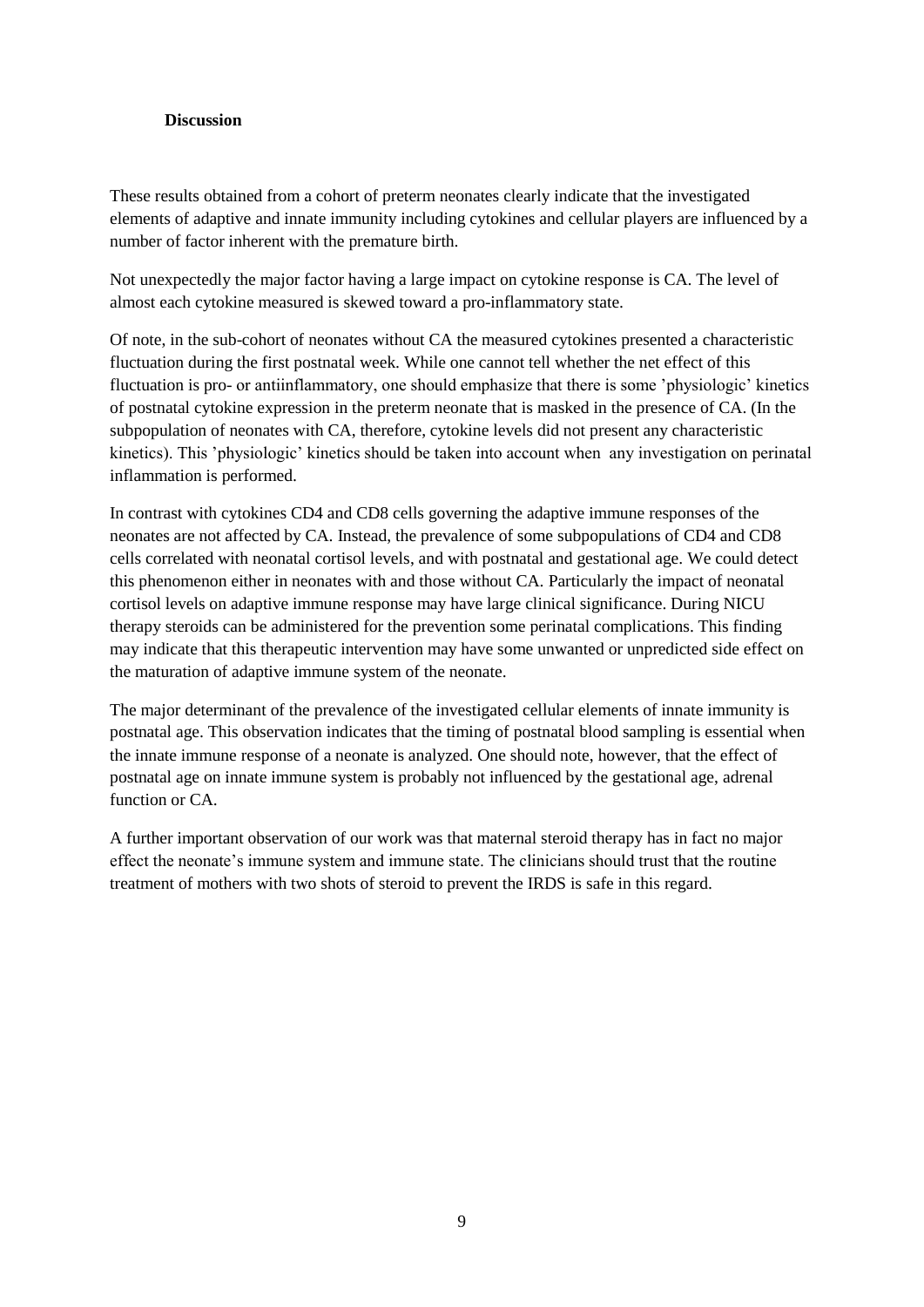### **Substudy with gene expression analysis**

[Manuscript is under preparation]

In a selected subpopulation we also determined gene expression patterns in CD4 and CD8 cells isolated from cord blood specimens from preterm neonates with CA ( $n = 15$ ), without CA ( $n = 8$ ) and healthy term neonates ( $n = 15$ ). For this purpose a Nimblegen 40K chip platform was used.

The gene alterations observed between th epre-specified subgroups were analyzed by a pathway analyzis.

## With this substudy the following results were obtained:

*The comparison of CD4 gene expression of healthy controls and that of preterm neonates without CA indicated the different functioning of the following pathways:*

| Pathway                   | <b>p</b> level |
|---------------------------|----------------|
|                           |                |
| <b>CIRCADIANPATHWAY</b>   | $\theta$       |
| HSA04710_CIRCADIAN_RHYTHM | 0.004          |

*The comparison of CD4 gene expression of healthy controls and that of preterm neonates with CA indicated the different functioning of the following pathways:*

| Pathway                   | p level |  |
|---------------------------|---------|--|
| <b>HCMVPATHWAY</b>        | 0.012   |  |
| <b>CIRCADIANPATHWAY</b>   | 0.012   |  |
| ERK5PATHWAY               | 0.048   |  |
| HSA04710_CIRCADIAN_RHYTHM | 0.038   |  |
| PELP1PATHWAY              | 0.039   |  |
| ST_IL_13_PATHWAY          | 0.042   |  |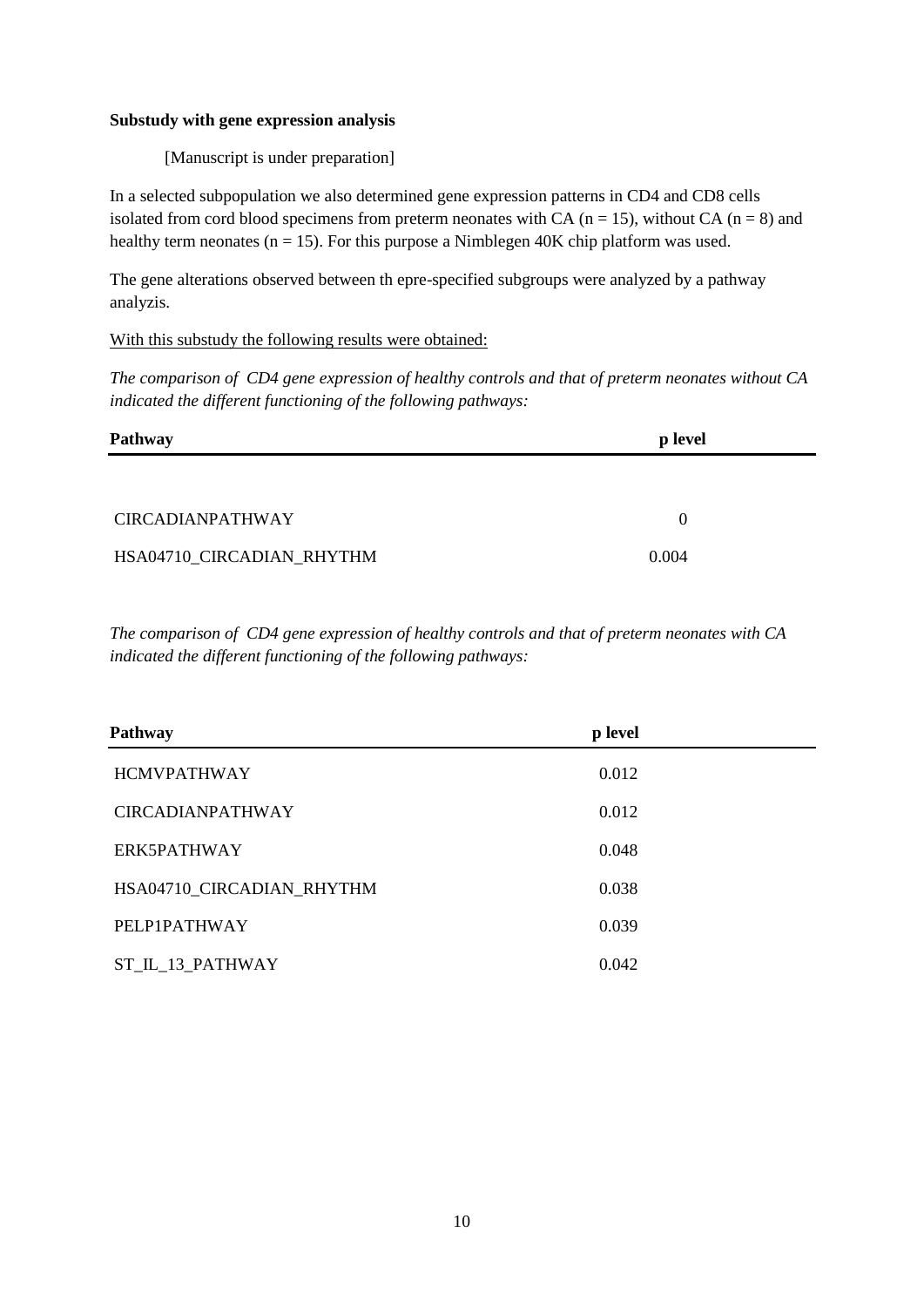*The comparison of CD8 gene expression of healthy controls and that of preterm neonates without CA indicated the different functioning of the following pathways:*

| <b>Pathway</b>                                     | p level |  |
|----------------------------------------------------|---------|--|
| ARENRF2PATHWAY                                     | 0.007   |  |
| SA G2 AND M PHASES                                 | 0.038   |  |
| PHENYLALANINE_TYROSINE_AND_TRYPTOPHAN_BIOSYNTHESIS | 0.04    |  |

*The comparison of CD8 gene expression of healthy controls and that of preterm neonates with CA indicated the different functioning of the following pathways:*

| Pathway                          | p level |
|----------------------------------|---------|
| <b>MYOSINPATHWAY</b>             | 0.001   |
| <b>CXCR4PATHWAY</b>              | 0.034   |
| SA_G2_AND_M_PHASES               | 0.006   |
| <b>PLCPATHWAY</b>                | 0.001   |
| HSA00130_UBIQUINONE_BIOSYNTHESIS | 0.034   |
| <b>PKCPATHWAY</b>                | 0.043   |
| <b>TCAPOPTOSISPATHWAY</b>        | 0.048   |

*The comparison of CD4 gene expression of preterm neonates with and without CA indicated the different functioning of the following pathways:*

| <b>Pathway</b>                                   | p level    |  |
|--------------------------------------------------|------------|--|
| HSA04080 NEUROACTIVE LIGAND RECEPTOR INTERACTION | 0.00106045 |  |
| PEPTIDE GPCRS                                    | 0.0061665  |  |
| GPCRDB CLASS A RHODOPSIN LIKE                    | 0.00733753 |  |
| HSA01430 CELL COMMUNICATION                      | 0.01406926 |  |
| ANDROGEN_AND_ESTROGEN_METABOLISM                 | 0.02604167 |  |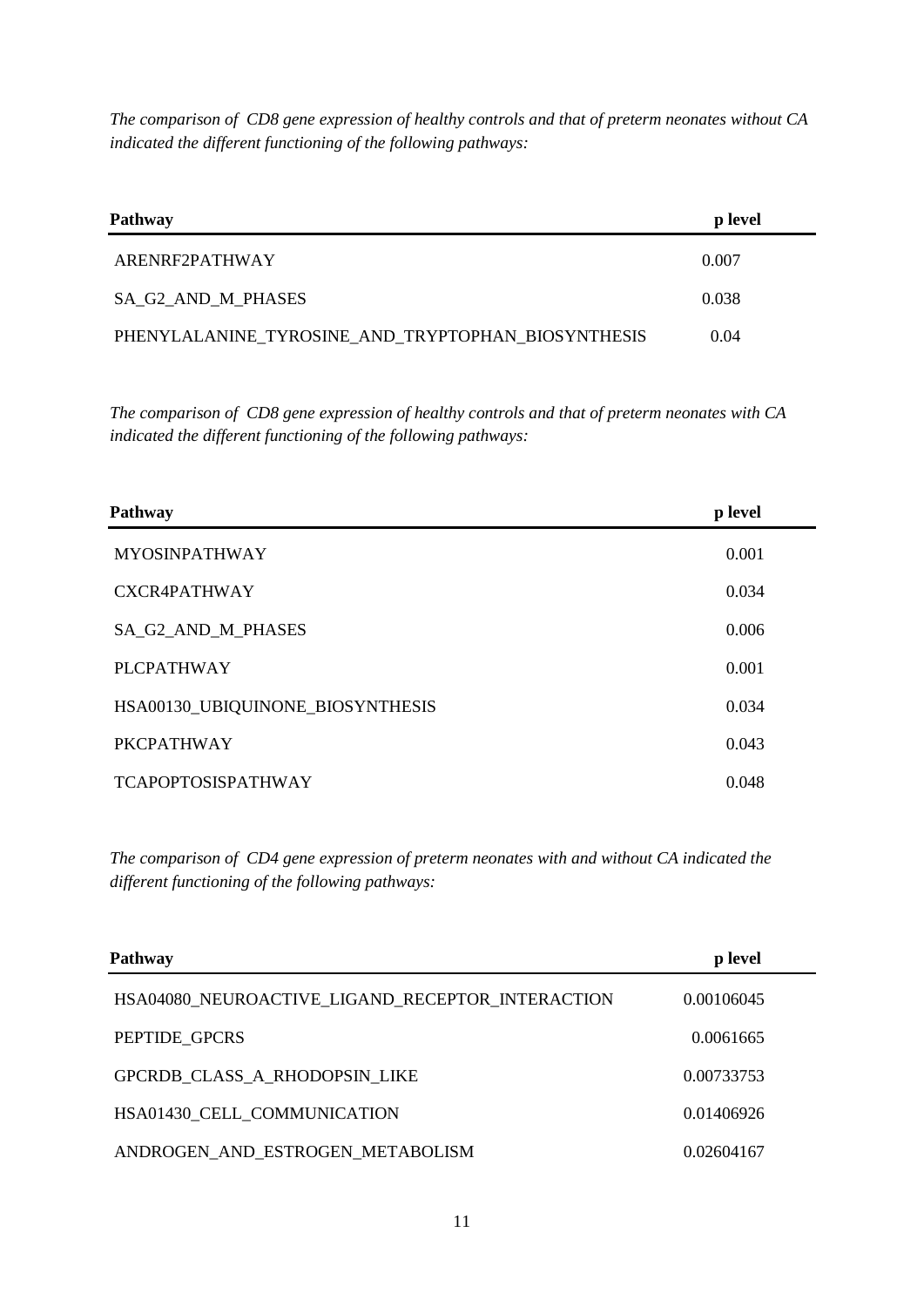| HSA04742 TASTE TRANSDUCTION         | 0.0349076  |
|-------------------------------------|------------|
| <b>MONOAMINE GPCRS</b>              | 0.04014168 |
| HSA04340 HEDGEHOG_SIGNALING_PATHWAY | 0.04192872 |
| ACE2PATHWAY                         | 0.04587156 |
| <b>INFLAMPATHWAY</b>                | 0.04655493 |
| <b>STEMPATHWAY</b>                  | 0.04964539 |

*The comparison of CD8 gene expression of preterm neonates with and without CA indicated the different functioning of the following pathways:*

| Pathway                                             | p level |
|-----------------------------------------------------|---------|
|                                                     |         |
| HSA03020 RNA POLYMERASE                             | 0.033   |
| RNA POLYMERASE                                      | 0.042   |
| <b>AGPCRPATHWAY</b>                                 | 0.045   |
| <b>EXTRINSICPATHWAY</b>                             | 0.001   |
| HSA00601_GLYCOSPHINGOLIPID_BIOSYNTHESIS_LACTOSERIES | 0.009   |
| <b>FIBRINOLYSISPATHWAY</b>                          | 0.011   |
| <b>ERYTHPATHWAY</b>                                 | 0.039   |
| HSA00920 SULFUR METABOLISM                          | 0.038   |

#### **Discussion**

Our gene expression analysis revealed a number of pathways that may be implicated in the altered immune response of preterm neonates with and without chorioamnionitis. While the clinical relevance of our findings is currently uncertain, it may provide a base for further research in the field.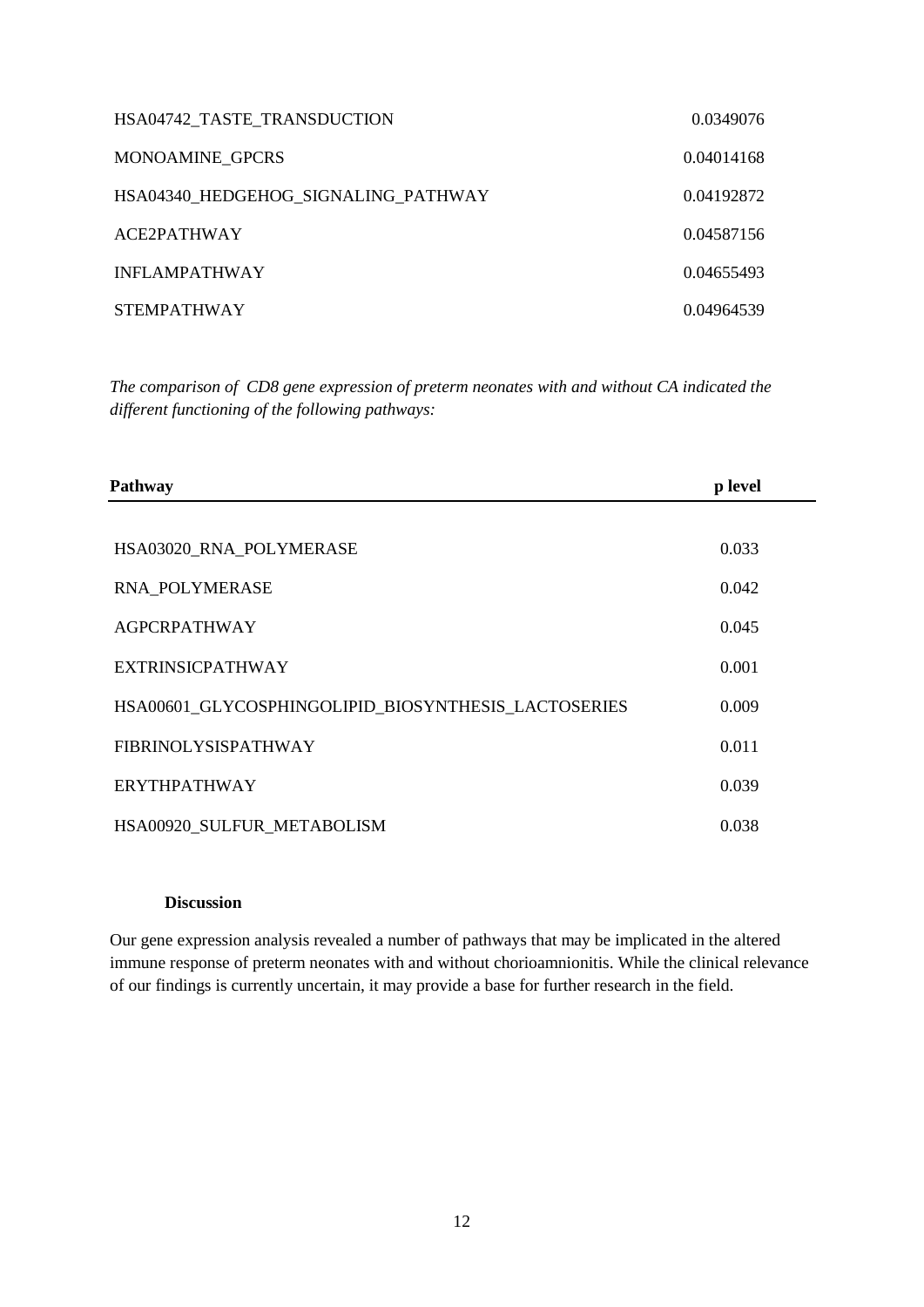# **Further studies done with the support of OTKA grant 76316**

### **Series I.**

As an extension of our original proposal we also made efforts to characterize the activation of CD4 lymphocytes in the neonatal period. For this purpose we developed a methodological platform for flow cytometry. With this novel tool we had an opportunity to monitor the fluctuation of some intracellular parameters in CD4 cells following an aspecific activatory stimulus.

In a series of experiments we analyzed how calcium response differ between the term neonate and the adult. We also investigated calcium response in CD4 cells taken in preeclampsia, a major risk factor of preterm birth. The subject of our work was to analyse the contribution of cell potassium channels to cellular calcium homeostasis.

With this novel tool we described striking differences between Th1 and Th2 type CD4 cells.

In addition, we tested CD4 lymphocyte response in a number of immune-mediated disorders. These disorders are hallmarked by an imbalance between Th1 and Th2 cells that resemble to some extent observed in the preterm neonate at risk for perinatal complications.

## **1.1 Method development**

## **Assay Drug Dev Technol. 2012 Feb;10(1):97-104. doi: 10.1089/adt.2011.0368. Epub 2011 Sep 15.**

# **Kinetic measurements using flow cytometry: new methods for monitoring intracellular processes.**

**Mészáros G, Szalay B, Toldi G, Kaposi A, Vásárhelyi B, Treszl A.**

The aim of our work was to establish flow cytometry methods for the characterization of mitochondrial Ca(2+) levels, plasma membrane potential, and superoxide generation and to relate kinetics to that of cytoplasmic  $Ca(2+)$  levels during short-term activation of T-lymphocytes. We monitored the change of fluorescence absorbance of sequentially measured Jurkat cells for 12 min. The cells were stained with the fluorescent dyes Fluo3-AM, Rhod2/AM, di-BA-C4-(5), or dihydroethidium and then were stimulated with increasing doses of phytohemagglutinin (PHA) or were treated with rotenone. Double-logistic function was fitted to cytoplasmic Ca(2+) signal and mitochondrial  $Ca(2+)$  levels, whereas logistic function was fitted to plasma membrane potential and superoxide levels. The calculated function parameters were area under the curve (AUC), maximum (Max), time to reach maximum (t(max)), slope at the first 50% value of Max (Slope), and ending (End) values, respectively. We found significant dose-response relationship between PHA dose and cytoplasmic Ca(2+) signals (AUC, Max, Slope: P<0.05), mitochondrial Ca(2+) levels (AUC and Max: P<0.05), and plasma membrane potential (AUC and End values: P<0.05). In rotenone-treated cells, superoxide generation increased in a dose-dependent manner (P<0.05 for AUC and End values, respectively). The present methodology provides an opportunity for monitoring and characterizing mitochondrial Ca(2+) levels, plasma membrane potential, and superoxide generation in PHA-activated or rotenone-treated Jurkat cells with flow cytometry.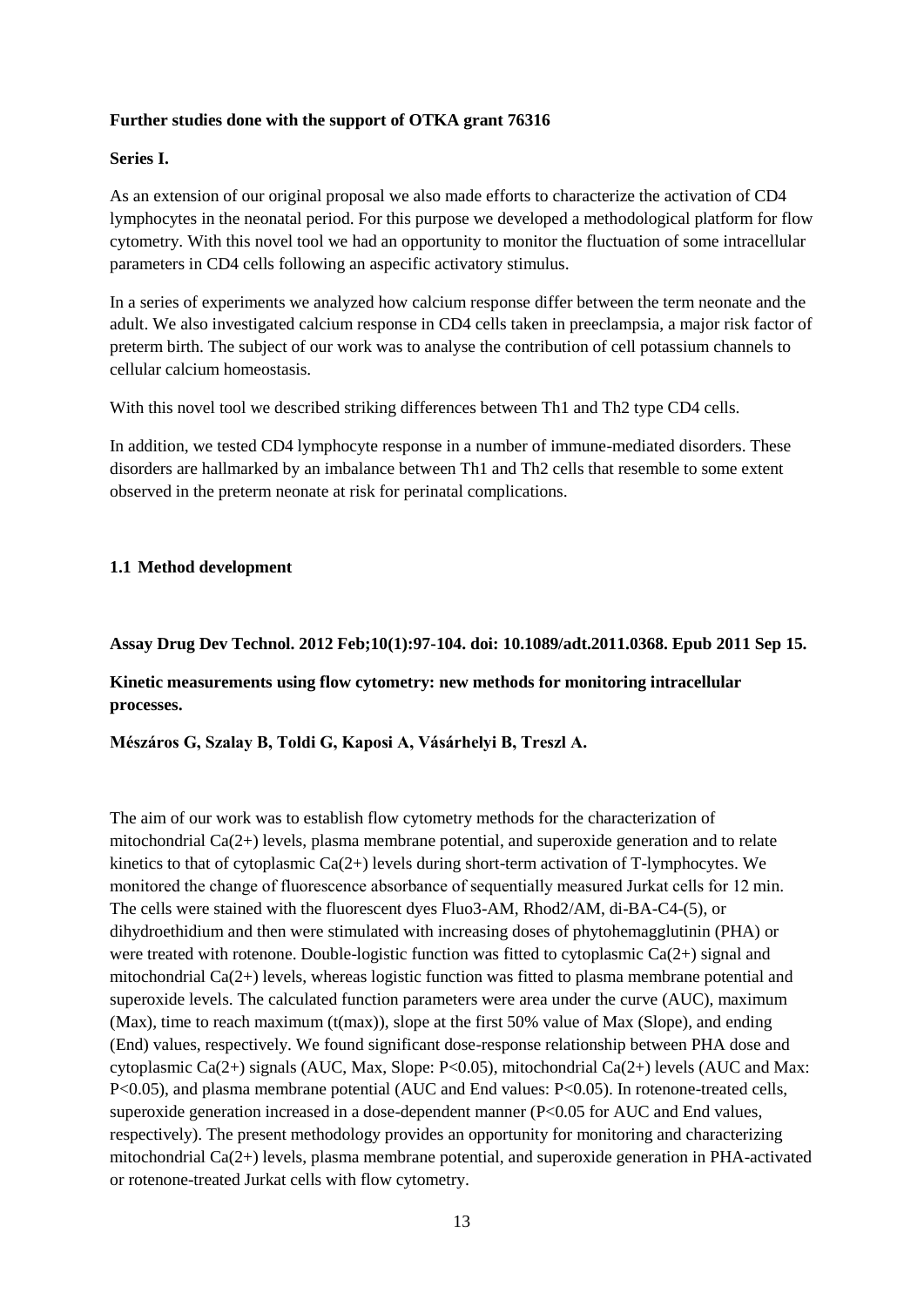## **1.2 T-cell activation in the term neonate**

### **Int Immunol. 2010 Sep;22(9):769-74. Epub 2010 Jul 2.**

# **T-lymphocyte calcium influx characteristics and their modulation by Kv1.3 and IKCa1 channel inhibitors in the neonate.**

**Toldi G, Treszl A, Pongor V, Gyarmati B, Tulassay T, Vásárhelyi B.**

Cytokine production in activated T lymphocytes of the term neonate is reduced compared with adults. We aimed to characterize the calcium influx kinetics of activated T lymphocytes in the neonate and to test the functionality and expression of Kv1.3 and IKCa1 lymphocyte potassium channels, important regulators of calcium influx. We isolated lymphocytes from the peripheral blood of nine adults and cord blood of nine term neonates. We measured the calcium influx kinetics with flow cytometry in the T(h)1, T(h)2, CD4 and CD8 T-lymphocyte subsets activated with PHA. We determined the sensitivity of calcium influx to specific inhibitors of the Kv1.3 and IKCa1 channels. We also measured Kv1.3 channel expression using specific antibody. With the exception of the CD4 subset, calcium influx kinetics was decreased upon activation in neonatal T lymphocytes compared with adults. Neonatal T lymphocytes were found to be less sensitive to the specific inhibition of Kv1.3 and IKCa1 channels. The expression of Kv1.3 channels was higher on major T-lymphocyte subsets of newborns except for T(h)1 lymphocytes. Our findings suggest that the characteristics of short-term activation of major neonatal T-lymphocyte subsets are altered compared with adults. The altered function of neonatal lymphocyte potassium channels may contribute to this phenomenon.

#### **1.3 T-cell activation in preeclampsia, a major risk factor for pregnancy**

#### **Am J Reprod Immunol. 2011 Feb;65(2):154-63. doi: 10.1111/j.1600-0897.2010.00899.x.**

**Lymphocyte calcium influx characteristics and their modulation by Kv1.3 and IKCa1 channel inhibitors in healthy pregnancy and preeclampsia.**

**Toldi G, Stenczer B, Treszl A, Kollár S, Molvarec A, Tulassay T, Rigó J, Vásárhelyi B.**

PROBLEM:Calcium handling of T lymphocytes is altered in healthy pregnancy (HP) and preeclampsia (PE) compared to non-pregnant (non-P) women. We compared the activation-elicited calcium influx in T lymphocytes in HP, PE and non-P women and tested its alteration upon inhibition of Kv1.3 and IKCa1 potassium channels.

METHOD OF STUDY: The alteration of calcium influx was measured in major T-lymphocyte subsets of 9 non-P, HP and PE women with flow cytometry with or without treatment of cells with potassium channel inhibitors.

RESULTS: The elicited calcium response was lower in HP compared to non-P. In HP, calcium influx was sensitive to potassium channel inhibition in CD8 and Th1, but not in Th2 cells. In PE, calcium influx and its sensitivity to inhibition were comparable to non-P.

CONCLUSION: There is a characteristic pattern of calcium influx in T lymphocytes and its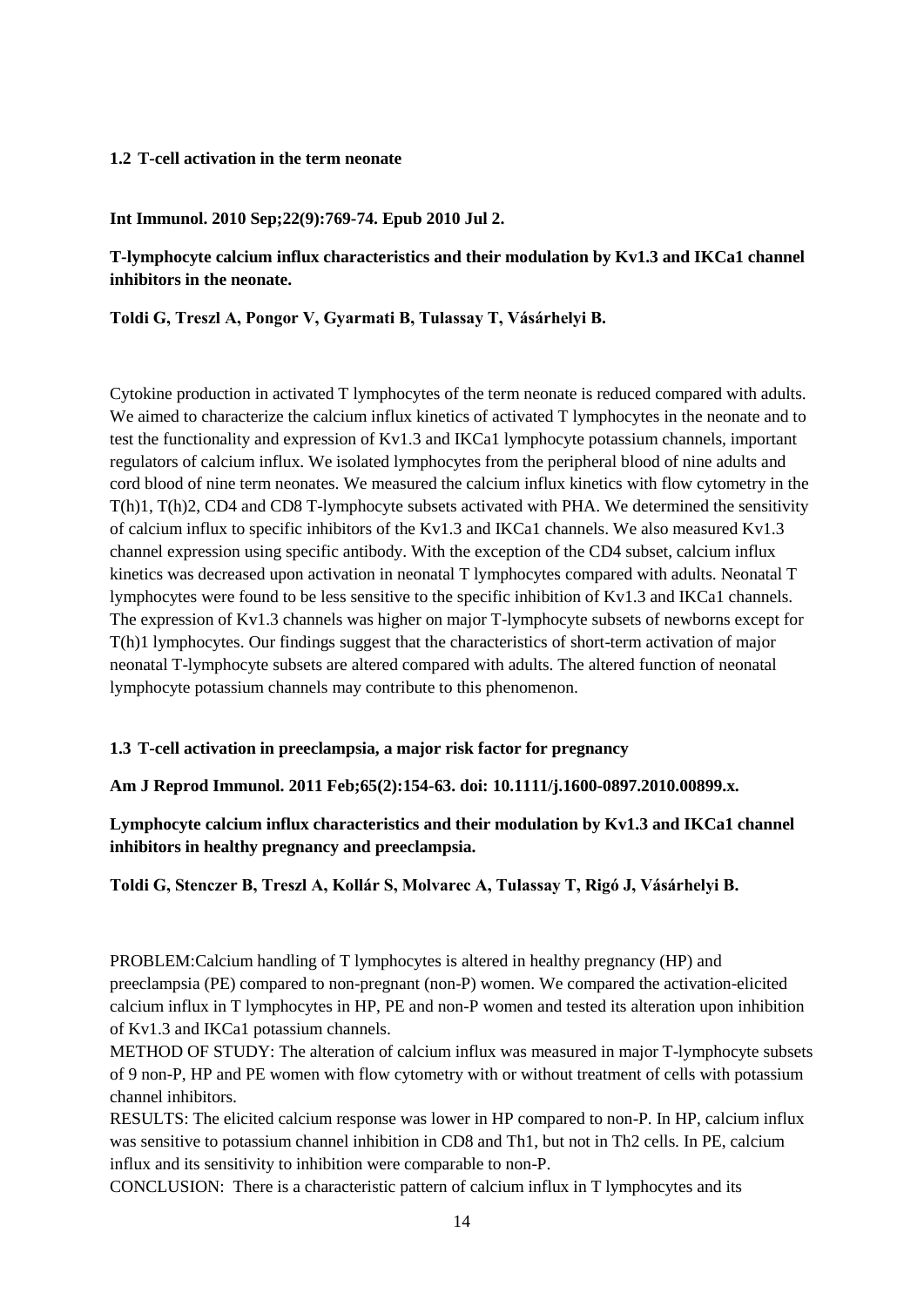sensitivity to potassium channel inhibition in HP that is missing in PE, raising the notion that Tlymphocyte calcium handling may have a role in the characteristic immune status of HP.

## **1.4 Different T-cell activation patterns in Th1 and Th2 cells**

**Immunobiology. 2012 Jan;217(1):37-43. Epub 2011 Aug 23.**

# **Human Th1 and Th2 lymphocytes are distinguished by calcium flux regulation during the first 10 min of lymphocyte activation.**

**Toldi G, Kaposi A, Zsembery Á, Treszl A, Tulassay T, Vásárhelyi B.**

Preliminary data suggest different intracellular calcium handling of Th1 and Th2 lymphocytes that may contribute to distinct cytokine production patterns. In this study we explored the contribution of the main mechanisms in charge of the elevation and decrease of cytoplasmic free calcium levels, i.e., the endoplasmic calcium release, the calcium release activated calcium (CRAC) channel, the mitochondrial calcium uniporter (MCU), the sarco/endoplasmic reticulum calcium ATPase (SERCA), and the plasma membrane calcium ATPase (PMCA) during the first 10 min of activation in human Th1 and Th2 lymphocytes applying a kinetic flow cytometry approach. We isolated peripheral blood mononuclear cells from 10 healthy individuals. Cells were stained with CD4, CXCR3 and CCR4 cell surface markers to identify Th1 and Th2 cells, respectively and loaded with Fluo-3/AM calcium sensitive dye. Cells were activated with phytohemagglutinine and alterations of cytoplasmic free calcium levels were monitored for 10 min after specific inhibition of the above mechanisms. Our results revealed delicate differences in calcium flux kinetics of Th1 and Th2 lymphocytes. The lower activity of MCU, and therefore of CRAC channels, along with the higher activity of the SERCA pump account for the notion that Th2 cells go through a lower level of lymphocyte activation compared with Th1 cells upon identical activating stimuli. The observed differences in calcium flux of Th1 and Th2 cells may contribute to different calcium handling kinetics and, hence, to distinct cytokine production patterns by these subsets.

# **1.5 Lymphocyte activation kinetics in immune-mediated disorders characterized by a skewness of Th1 / Th2 ratio toward a pro-inflammatory status (comparable to that in the preterm neonate)**

#### **1.5.1. Sclerosis multiplex**

#### **J Neuroimmunol. 2011 Aug 15;237(1-2):80-6. Epub 2011 Jul 20.**

**Lymphocyte calcium influx kinetics in multiple sclerosis treated without or with interferon β.**

#### **Toldi G, Folyovich A, Simon Z, Zsiga K, Kaposi A, Mészáros G, Tulassay T, Vásárhelyi B.**

Kv1.3 and IKCa1 potassium channels play an important role in the maintenance of calcium-influx during lymphocyte activation and present a possible target for selective immunomodulation. We investigated the calcium-influx characteristics of Th1, Th2, CD4, CD8 T-lymphocytes isolated from multiple sclerosis patients without or with interferon-beta therapy, and its modulation by Kv1.3 and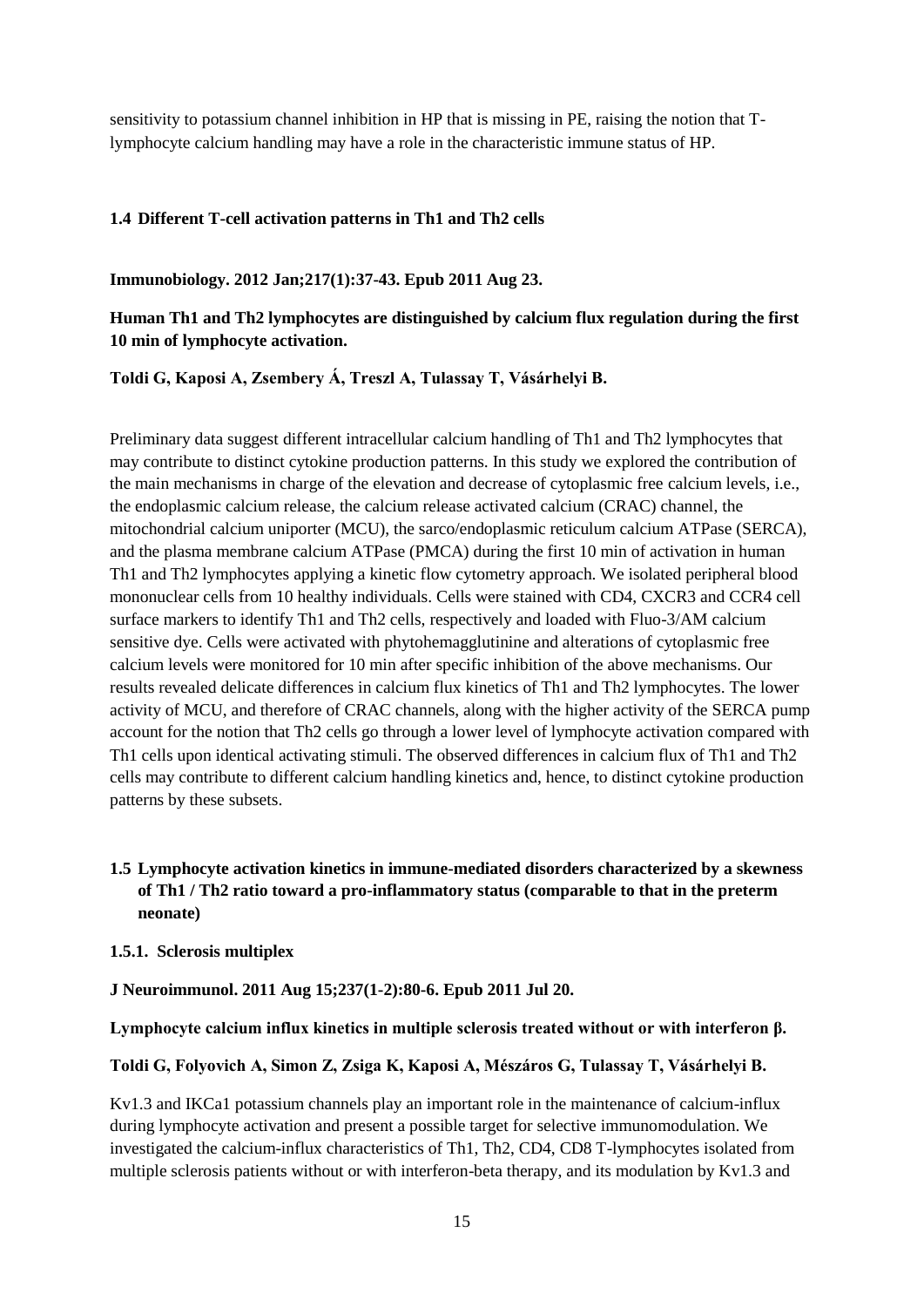IKCa1 channel inhibitors using flow cytometry. Specific immunomodulation of the CD8 subset can be reached through inhibition of Kv1.3 channels in multiple sclerosis patients without interferon-beta. However, this effect is not specific enough concerning all lymphocyte subsets influencing the autoimmune response, since it also affects anti-inflammatory Th2 cells.

#### **1.5.2. Rheumatoid arthritis**

**Immunobiology. 2012 May 23. [Epub ahead of print]**

# **The effects of Kv1.3 and IKCa1 potassium channel inhibition on calcium influx of human peripheral T lymphocytes in rheumatoid arthritis.**

#### **Toldi G, Bajnok A, Dobi D, Kaposi A, Kovács L, Vásárhelyi B, Balog A.**

OBJECTIVE: The transient increase of the cytoplasmic free calcium level plays a key role in the process of lymphocyte activation. Kv1.3 and IKCa1 potassium channels are important regulators of the maintenance of calcium influx during lymphocyte activation and present a possible target for selective immunomodulation.

DESIGN:Case-control study.

SUBJECTS AND METHODS: We took peripheral blood samples from 10 healthy individuals and 9 recently diagnosed rheumatoid arthritis (RA) patients receiving no anti-rheumatic treatment. We evaluated calcium influx kinetics following activation in CD4, Th1, Th2 and CD8 cells applying a novel flow cytometry approach. We also assessed the sensitivity of the above subsets to specific inhibition of the Kv1.3 and IKCa1 potassium channels.

RESULTS:The peak of calcium influx in lymphocytes isolated from RA patients is reached more rapidly, indicating that they respond more quickly to stimulation compared to controls. In healthy individuals, the inhibition of the IKCa1 channel decreased calcium influx in Th2 and CD4 cells to a lower extent than in Th1 and CD8 cells. On the contrary, the inhibition of Kv1.3 channels resulted in a larger decrease of calcium entry in Th2 and CD4 than in Th1 and CD8 cells. No difference was detected between Th1 and Th2 or CD4 and CD8 cells in the sensitivity to IKCa1 channel inhibition among lymphocytes of RA patients. However, specific inhibition of the Kv1.3 channel acts differentially on calcium influx kinetics in RA lymphocyte subsets. Th2 and particularly CD8 cells are inhibited more dominantly than Th1 and CD4 cells.

CONCLUSION: The inhibition of Kv1.3 channels does not seem to be specific enough in peripheral RA lymphocytes, since anti-inflammatory Th2 cells are also affected to a noteworthy extent.

#### **1.5.3. Ankylosing spondylitis**

#### **Clin Dev Immunol. 2012;2012:808724. Epub 2011 Sep 28.**

# **Adaptive immunity in ankylosing spondylitis: phenotype and functional alterations of T-cells before and during infliximab therapy.**

#### **Szalay B, Mészáros G, Cseh Á, Ács L, Deák**

Our aim was to assess the phenotype of T-cell subsets in patients with ankylosing spondylitis (AS), a chronic inflammatory rheumatic disease. In addition, we also tested short-term T-cell activation characteristics. Measurements were done in 13 AS patients before and during the intravenous therapy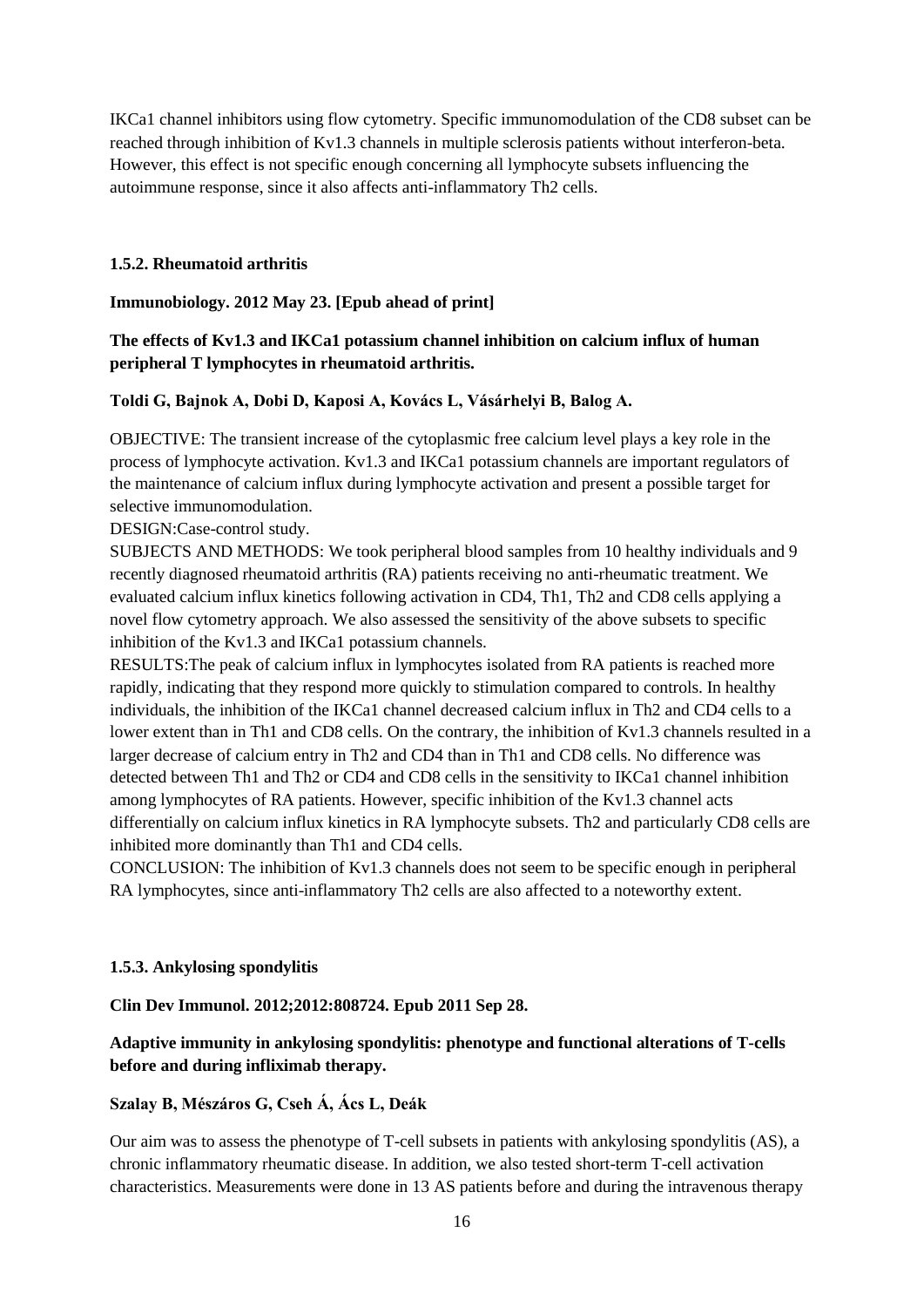with anti-TNF agent infliximab (IFX). Flow cytometry was used to determine T-cell subsets in peripheral blood and their intracellular signaling during activation. The prevalence of Th2 and Th17 cells responsible for the regulation of adaptive immunity was higher in AS than in 9 healthy controls. Although IFX therapy improved patients' condition, immune phenotype did not normalize. Cytoplasmic and mitochondrial calcium responses of CD4+ and CD8+ cells to a specific activation were delayed, while NO generation was increased in AS. NO generation normalized sooner upon IFX than calcium response. These results suggest an abnormal immune phenotype with functional disturbances of CD4+ and CD8+ cells in AS.

# **1.5.4. Type I diabetes**

## **Immunol Lett. 2010 Sep 6;133(1):35-41. Epub 2010 Jul 13.**

# **Lymphocyte activation in type 1 diabetes mellitus: the increased significance of Kv1.3 potassium channels.**

#### **Toldi G, Vásárhelyi B, Kaposi A, Mészáros G, Pánczél P, Hosszufalusi N, Tulassay T, Treszl A.**

Kv1.3 and IKCa1 potassium channels participate in the maintenance of calcium-influx during lymphocyte activation. Kv1.3 channels have a prominent role in specific T cell subsets, presenting a possible target for selective immunomodulation. We investigated the impact of Kv1.3 and IKCa1 channel inhibitors on calcium-influx characteristics in human T cells in type 1 diabetes mellitus. We isolated lymphocytes from 9 healthy and 9 type 1 diabetic individuals and measured the alteration of calcium-influx with flow cytometry in the Th1, Th2, CD4 and CD8 subsets after treatment of samples with specific channel inhibitors. Our results indicate an increased reactivity of type 1 diabetes lymphocytes, which is correlated to their increased sensitivity to Kv1.3 channel inhibition. However, the contribution of Kv1.3 channels to calcium flux is not exclusive for a specific lymphocyte subset as previous reports suggest, but is characteristic for each subset investigated. Therefore, the proposed inhibition of Kv1.3 channels as a novel therapeutic approach for the treatment of type 1 diabetes mellitus may have a major effect on overall lymphocyte function in this disease.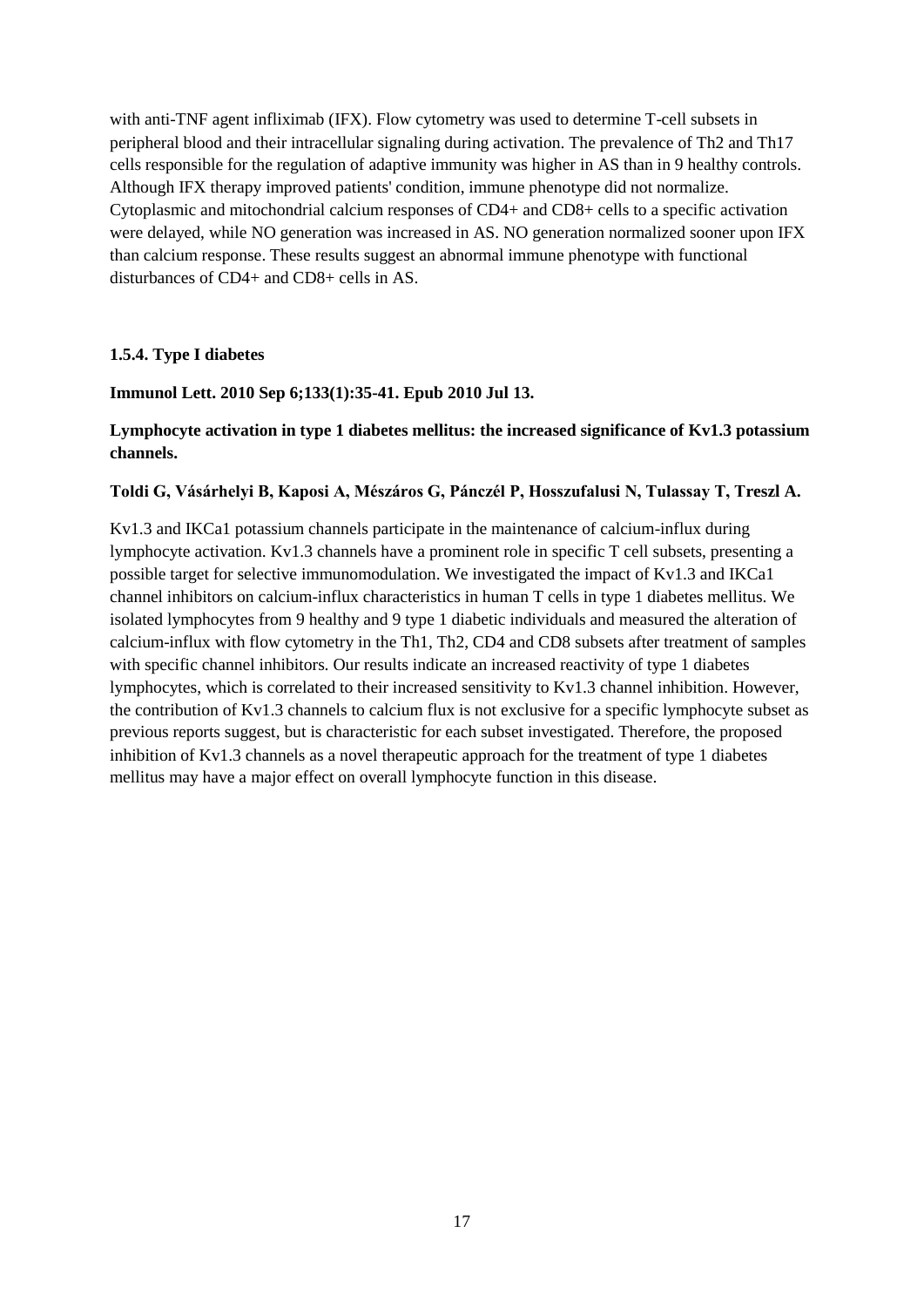## **Further studies done with the support of OTKA grant 76316**

### **Series II.**

We developed micromethods that enabled us to assess the immune phenotype in a complex manner from a small volume of blood.

With the use of this technique we performed a series of studies in different immune mediated disorders. The results of some of these are of relevance for the better understanding of the alterations immune system in the neonate and / or pregnancies at risk for premature birth.

#### **2.1. Galectin expression in the term neonate**

**Biol Blood Marrow Transplant. 2012 Oct;18(10):1608-13. doi: 10.1016/j.bbmt.2012.05.008. Epub 2012 May 18.**

# **Prevalence of intracellular galectin-1-expressing lymphocytes in umbilical cord blood in comparison with adult peripheral blood.**

## **Kollár S, Sándor N, Molvarec A, Stenczer B, Rigó J Jr, Tulassay T, Vásárhelyi B, Toldi G.**

Umbilical cord blood (UCB) is a promising alternative for the treatment of hematological malignancies. The lower immune reactivity of UCB lymphocytes is a well-known phenomenon; however, immune tolerance mechanisms are not fully elucidated. Galectin-1 has strong immunosuppressive properties and plays a key role in the regulation of immune reactivity. We aimed to determine the properties of intracellular galectin-1 (Gal-1)-producing cells within CD3, CD4, CD8, regulatory T (Treg), and natural killer (NK) cells in UCB compared to adult peripheral blood (APB). We took peripheral blood samples from 22 healthy adults and cord blood samples from 19 healthy, term neonates. Intracellular Gal-1 expression was determined by flow cytometry in the above subsets. Furthermore, we assessed the prevalence of naive and memory T cells that play a role in the regulation of immune reactivity. We also performed functional analyses to assess the effect of exogenous Gal-1 on the rate of proliferation of T lymphocytes isolated from APB and UCB. The prevalence of intracellular Gal-1-expressing CD3, CD4, CD8, Treg and NK lymphocytes was lower in UCB than in APB. However, their capability to produce Gal-1 reaches the level seen in adults. The prevalence of naive cells was higher, whereas that of central and effector memory T cells was lower in UCB compared with APB. Lower Gal-1-producing cell proportion might be due to the naivety of neonatal lymphocytes, as indicated by the positive correlation detected between the number of CD3 lymphocytes expressing intracellular Gal-1 and the prevalence of memory T cells. The intracellular expression of Gal-1 may be down-regulated in neonatal lymphocytes due to the already reduced immune reactivity of UCB. In contrast with previous findings, our results indicate that the administration of exogenous Gal-1 failed to decrease the rate of proliferation in T lymphocytes isolated from either APB or UCB. This suggests that Gal-1-expressing lymphocytes are unlikely to play a major role in mitigating the immune reactivity of UCB.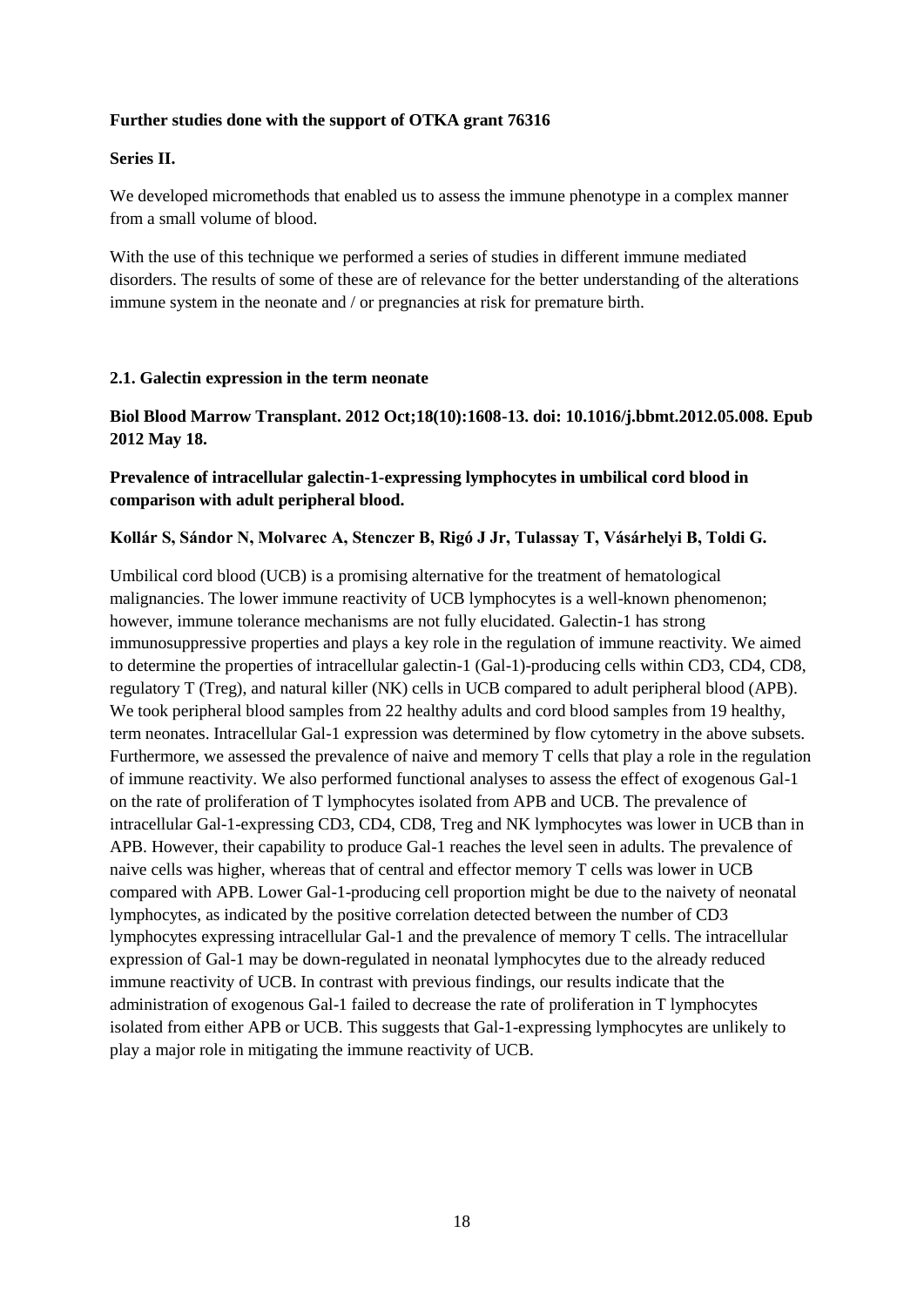# **2.2. Immune phenotype in preeclampsia**

## **2.2.1 Regulatory T cells**

## **Acta Obstet Gynecol Scand. 2008;87(11):1229-33.**

## **Decreased number of FoxP3+ regulatory T cells in preeclampsia.**

## **Toldi G, Svec P, Vásárhelyi B, Mészáros G, Rigó J, Tulassay T, Treszl A.**

Systemic inflammation is characteristic for preeclampsia (PE). A hypothesis for immune dysregulation is that the function of regulatory T cells  $(CD4(+)FoxP3(+)$ , Tregs) inhibiting the activation of lymphocytes is impaired. We investigated the proportion of Tregs and their cellular network in preeclamptic women. Fifteen preeclamptic and 17 healthy pregnant women were enrolled in the 32nd gestational week (median age 29 (range 22-45) and 32 (range 26-38) years, respectively). PE was diagnosed according to international criteria at a median of 30 gestational weeks (range 21-31). Peripheral blood was taken and blood mononuclear cells were isolated. Flow cytometry was used to determine the proportion of regulatory (CD4+FoxP3+) T cells, lymphoid and myeloid dendritic cells, natural killer and natural killer T cells, naive and memory and activated CD4+ and CD8+cells. The proportion of Tregs and that of naive  $CD4(+)CD45RA(+)$  cells was lower in preeclamptic than in control women ( $p=0.025$ ,  $p=0.04$ , respectively). The proportion of other investigated cell types did not differ. Low Treg numbers may support the notion that PE shares similar features to autoimmune disorders. Low Treg numbers are not reflected in the proportion of activated lymphocytes, at least in this stage of pregnancy. This does not exclude, however, the functional alterations of these cell types.

# **2.2.2 IL-17 cells**

# **Am J Reprod Immunol. 2011 Sep;66(3):223-9. doi: 10.1111/j.1600-0897.2011.00987.x. Epub 2011 Feb 10.**

#### **Increased prevalence of IL-17-producing peripheral blood lymphocytes in pre-eclampsia.**

#### **Toldi G, Rigó J Jr, Stenczer B, Vásárhelyi B, Molvarec A.**

PROBLEM:Systemic inflammation is a dominant component in the pathogenesis of pre-eclampsia. Besides the imbalance of Th1 and Th2 cells, alterations of the prevalence of Th17 and regulatory T cells have also been suggested to contribute to inflammation. We aimed to describe the prevalence of these four CD4 lymphocyte subtypes in pre-eclampsia and normal pregnancy, along with that of IL-17-producing CD8 and NK cells.

METHOD OF STUDY:Twenty pre-eclamptic and 22 normal pregnant women were enrolled in this study. Using flow cytometry, we determined the prevalence of IL-17-producing cells among the CD4, CD8 and NK cell subsets. Furthermore, we measured the prevalence of CD4+ Tregs, and Th1/Th2 cells were characterized using cell surface chemokine receptor markers.

RESULTS: We demonstrated that there is a shift not only in the Th1/Th2 but also in the Th17/Treg balance favouring skewness towards a pro-inflammatory status in pre-eclampsia. The proportion of CD8 and NK cells that express IL-17 was also higher in pre-eclampsia.

CONCLUSION: The prevalence of IL-17-producing CD4, CD8 and NK cells is elevated in preeclampsia, indicating that both the innate and adaptive arms of the immune system are involved in the development of the exaggerated maternal systemic inflammation observed in this pregnancy-specific disorder.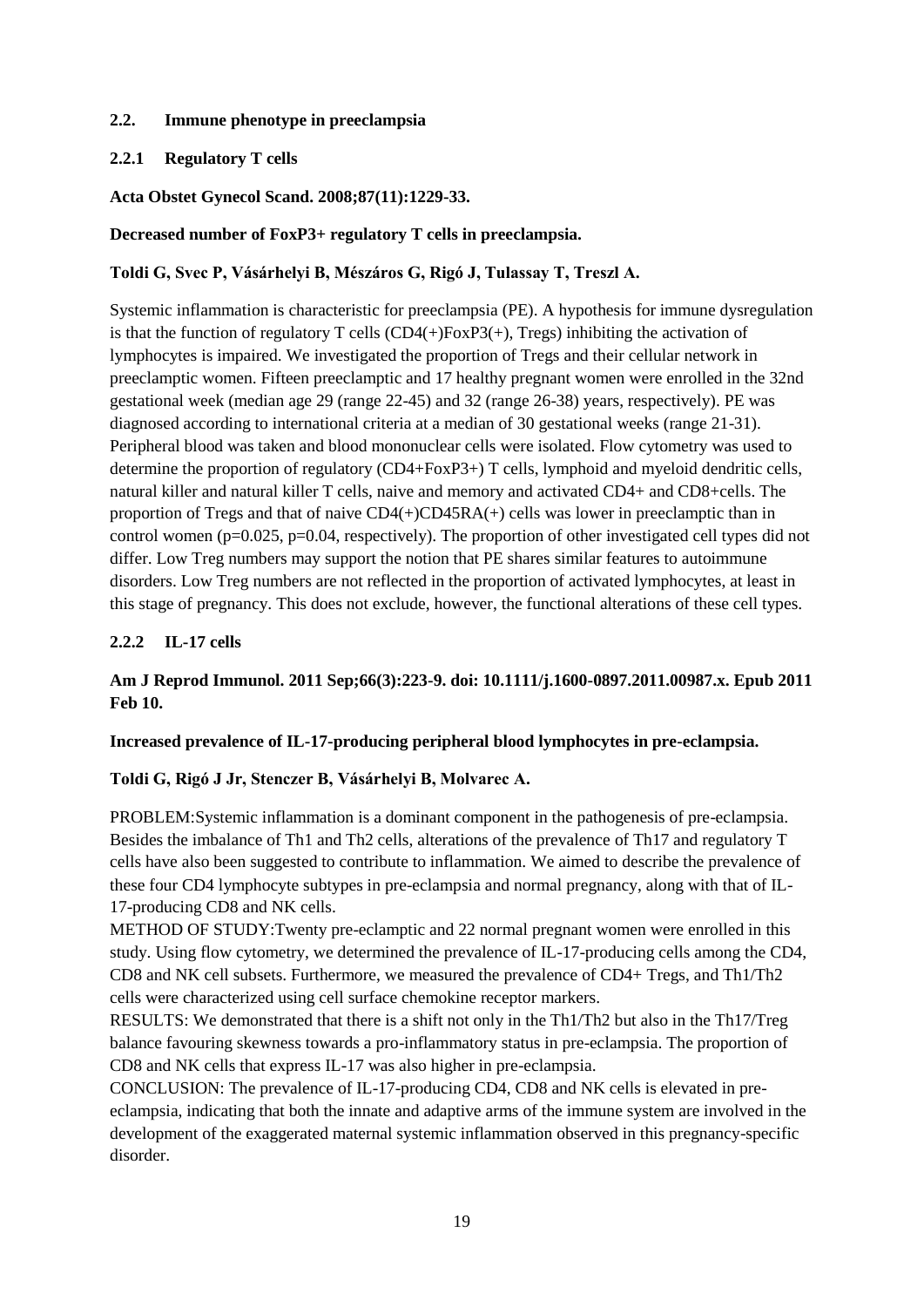## **2.3. Immune phenotype in pregnancies complicated with asthma**

**Int Immunol. 2011 Nov;23(11):669-77. Epub 2011 Sep 20.**

## **Peripheral T(h)1/T(h)2/T(h)17/regulatory T-cell balance in asthmatic pregnancy.**

# **Toldi G, Molvarec A, Stenczer B, Müller V, Eszes N, Bohács A, Bikov A, Rigó J Jr, Vásárhelyi B, Losonczy G, Tamási L.**

Asthma is a common chronic disease that may complicate pregnancy and a risk factor for complications; however, immunological mechanisms of the bilateral interactions between asthma and pregnancy are not fully understood. Healthy gestation is characterized by a sensitive balance of T(h)1/T(h)2/T(h)17/regulatory T (Treg) cells that may be altered in asthmatic pregnancy. The aim of this study was to describe the prevalence of these cell subsets in asthmatic compared with healthy pregnancy. The prevalence of T(h)1, T(h)2, T(h)17 and Treg lymphocytes was identified by cell surface and intracellular marker staining in blood samples of 24 healthy non-pregnant (HNP), 23 healthy pregnant (HP), 15 asthmatic non-pregnant (ANP) and 15 asthmatic pregnant (AP) women using flow cytometry. The T(h)1/T(h)2 cell ratio was decreased in both HP and ANP compared with HNP women; however, no further decrease was observed in the AP group. The T(h)17/Treg ratio was decreased in HP, but not in AP women, compared with HNP data. Healthy pregnancy increased Treg cell prevalence compared with HNP data  $(4.64\%$  versus 2.98%; P < 0.05), and this pregnancy-induced elevation was absent in AP women  $(2.52\%$  versus  $4.64\%; P < 0.05)$ . T(h)17 cell prevalence was similar in the HP and HNP groups (2.78% versus 3.17%;  $P > 0.05$ ). Asthma increased T(h)17 prevalence in non-pregnant patients  $(3.81\%$  versus  $3.17\%$ ; P < 0.05), and this asthma-specific increase of T(h)17 cell prevalence was also observed in AP patients (AP versus HP: 3.44% versus 2.78%; P < 0.05). The abnormal asthma-dependent T(h)17 elevation together with blunted Treg increase may play a role in the compromised immune tolerance characterizing asthmatic pregnancy.

# **2.4 Immune phenotype in disorders with minor relevance to perinatal immunology**

#### **2.4.1. Immune phenotype in pediatric migraine**

# **Neurol Sci. 2012 Oct 16. [Epub ahead of print]**

#### **Lymphocyte subsets in pediatric migraine.**

# **Cseh A, Farkas KM, Derzbach L, Muller K, Vasarhelyi B, Szalay B, Treszl A, Farkas V.**

Aseptic inflammation due to activated immune cells has been implicated in the pathomechanism of migraine. We measured the prevalence of regulatory T cells (Tregs), along with that of  $CD4(+)/CD8(+)$  lymphocytes and their Th1/Th2 commitment in pediatric migraine. Children and adolescents suffering from migraine without aura, migraine with aura and hemiplegic migraine ictally  $(n = 53, 27, and 20, respectively)$ , also interictally  $(n = 33)$  were recruited and compared to 24 healthy children. Our results indicated comparable prevalence of Tregs, CD4(+) and Th1/Th2 committed cells.  $CD8(+)$  prevalence was lower, and  $CD4(+)/CD8(+)$  ratio was higher in ictal phase irrespective of the subtype of migraine. No association between CD8(+) prevalence and gender, body weight, disease onset and attack duration in migraine subtypes was found. CD8(+) prevalence was normal in patients in interictal phase. These results suggest the absence of major systemic alteration of adaptive immunity in children and adolescents suffering from migraine; however, a transient decrease of CD8(+) prevalence during the ictal phase was detected irrespective of the subtype of migraine.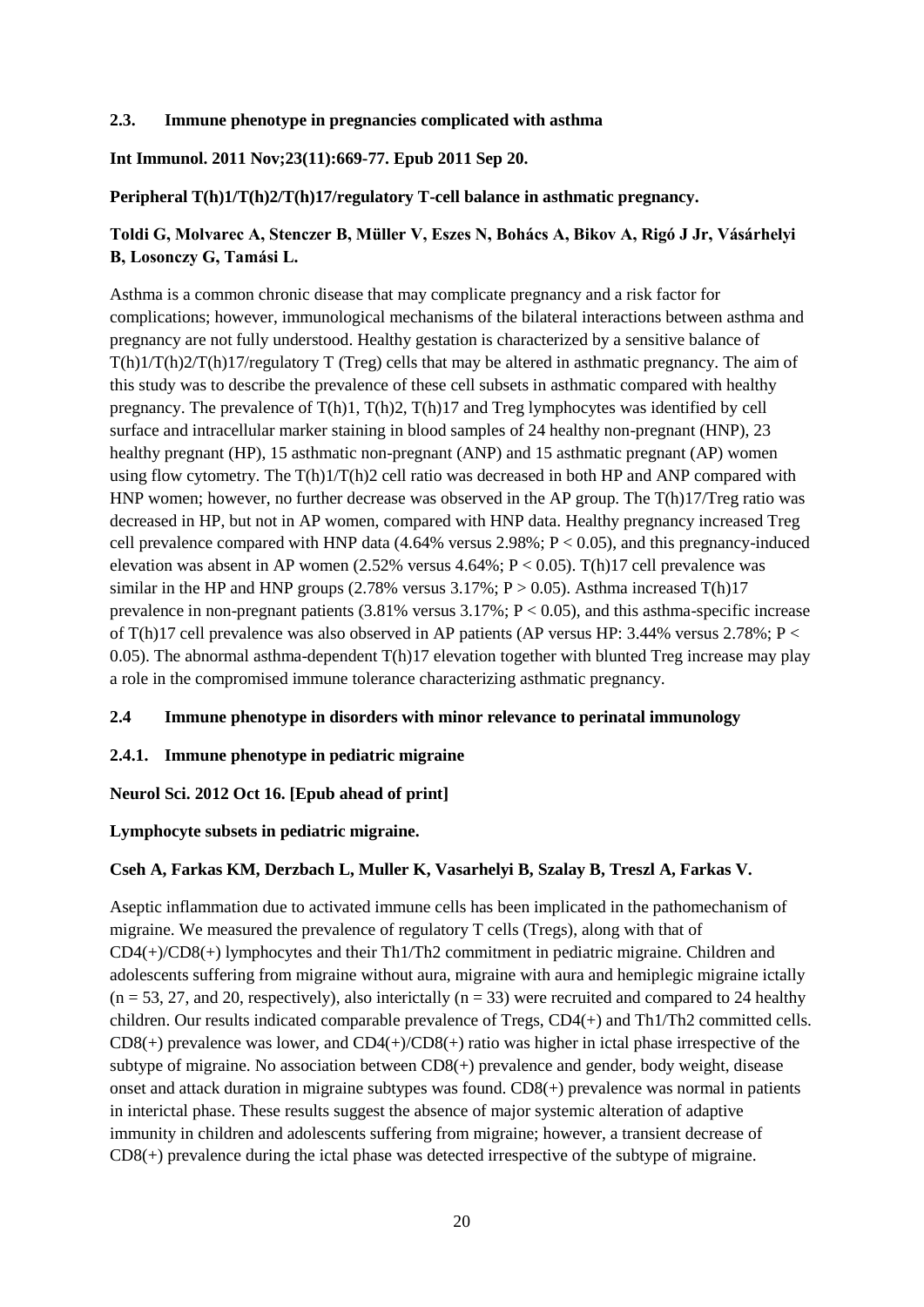## **2.4.2. Immune phenotype in pediatric inflammatory bowel disease**

## **World J Gastroenterol. 2010 Dec 21;16(47):6001-9.**

### **Immune phenotype in children with therapy-naïve remitted and relapsed Crohn's disease.**

# **Cseh A, Vasarhelyi B, Molnar K, Szalay B, Svec P, Treszl A, Dezsofi A, Lakatos PL, Arato A, Tulassay T, Veres G.**

AIM:To characterize the prevalence of subpopulations of CD4+ cells along with that of major inhibitor or stimulator cell types in therapy-naïve childhood Crohn's disease (CD) and to test whether abnormalities of immune phenotype are normalized with the improvement of clinical signs and symptoms of disease.

METHODS:We enrolled 26 pediatric patients with CD. 14 therapy-naïve CD children; of those, 10 children remitted on conventional therapy and formed the remission group. We also tested another group of 12 children who relapsed with conventional therapy and were given infliximab; and 15 healthy children who served as controls. The prevalence of Th1 and Th2, naïve and memory, activated and regulatory T cells, along with the members of innate immunity such as natural killer (NK), NK-T, myeloid and plasmocytoid dendritic cells (DCs), monocytes and Toll-like receptor (TLR)-2 and TLR-4 expression were determined in peripheral blood samples.

RESULTS:Children with therapy-naïve CD and those in relapse showed a decrease in Th1 cell prevalence. Simultaneously, an increased prevalence of memory and activated lymphocytes along with that of DCs and monocytes was observed. In addition, the ratio of myeloid /plasmocytoid DCs and the prevalence of TLR-2 or TLR-4 positive DCs and monocytes were also higher in therapy-naïve CD than in controls. The majority of alterations diminished in remitted CD irrespective of whether remission was obtained by conventional or biological therapy.

CONCLUSION:The finding that immune phenotype is normalized in remission suggests a link between immune phenotype and disease activity in childhood CD. Our observations support the involvement of members of the adaptive and innate immune systems in childhood CD.

#### **2.4.3. Immune modulatory effects of doxazosin**

# **J Int Med Res. 2009 Nov-Dec;37(6):1982-7.**

# **Effect of 3 months of doxazosin therapy on T-cell subsets in type 2 diabetic patients.**

# **Mácsai E, Cseh A, Budai G, Mészáros G, Vásárhelyi B, Fischer K, Szabó A, Treszl A.**

Doxazosin, an alpha(1)-adrenergic receptor inhibitor, is commonly administered to patients with type 2 diabetes, hypertension and nephropathy. The impact of 3 months' doxazosin therapy on the prevalence of activated and regulatory T lymphocytes was analysed in this pilot study of men with type 2 diabetes ( $n = 10$ ) who received doxazosin 4 mg/day in addition to their ongoing therapy. The prevalence of CD4(+), CD8(+), CD25(+) and CD69(+) cells at baseline and after 3 months of add-on therapy was determined. The prevalence of regulatory T-cells was detected by two different approaches: forkhead box P3 (FoxP3) positivity; and the number of CD4(+)CD25(+high) cells. During 3 months of doxazosin therapy, patients' blood pressure, blood glucose control and lipid profiles all significantly improved. Simultaneously, the prevalence of activated T-cells (CD4(+)CD69(+) and CD8(+)CD69(+) cells) decreased, whereas that of regulatory T-cells increased. These results indicate an immunomodulatory action of doxazosin in type 2 diabetic patients.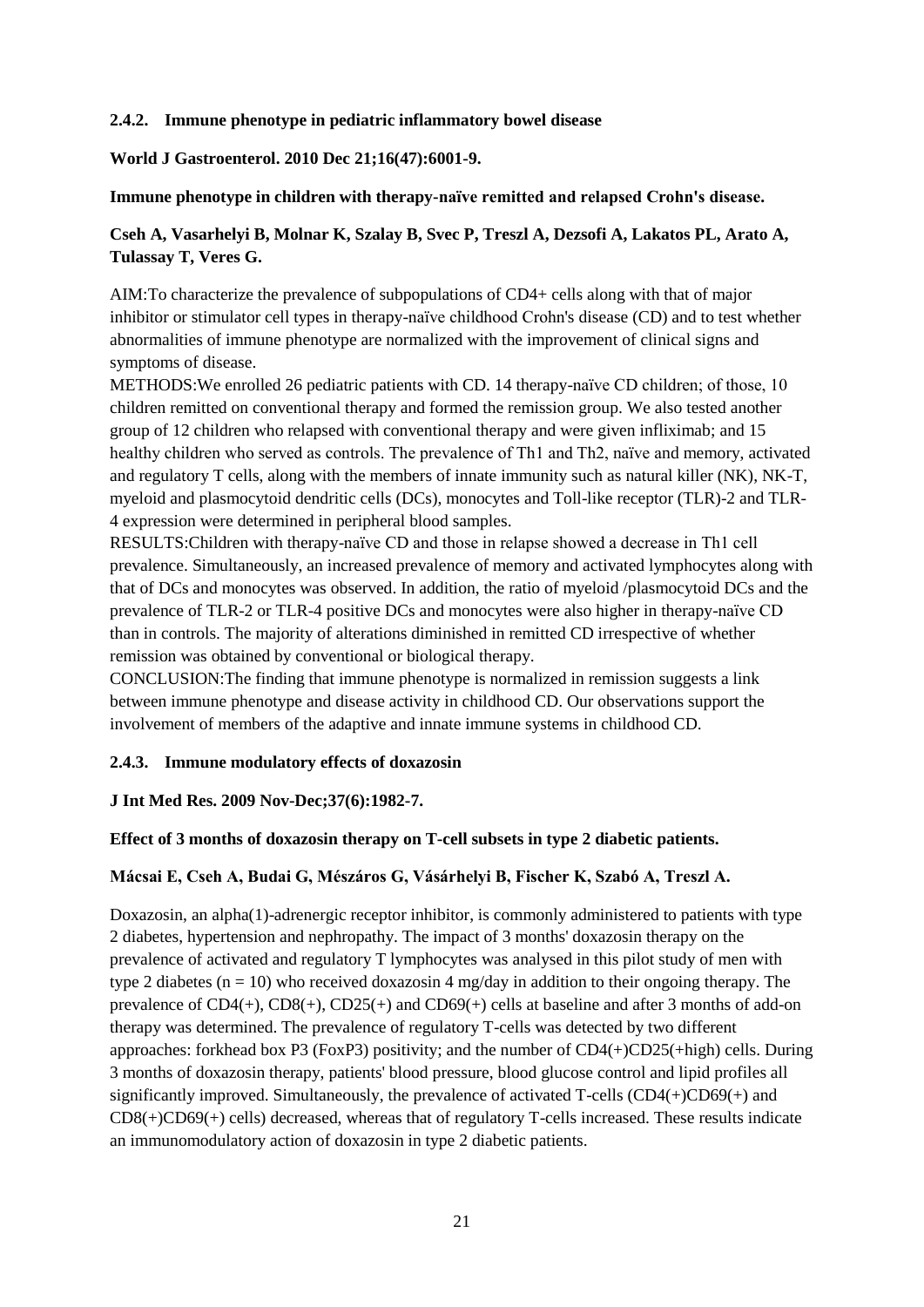# **Further studies done with the support of OTKA grant 76316**

## **Series III.**

During the period of the proposal novel inflammatory biomarkers evolved; commercial tests to measure some of them are already available.

We tested the clinical usefulness of soluble urokinase plasminogen activator receptor (suPAR) and hepcidin levels in different settings.

# **3.1. suPAR**

We extensively tested the usefulness of suPAR test to recognize and monitor inflammatory processes in a wide range of disorders.

## **3.1.1. suPAR in preeclampsia**

## **Clin Chem Lab Med. 2011 Nov;49(11):1873-6. Epub 2011 Jul 4.**

# **Soluble urokinase plasminogen activator receptor (suPAR) levels in healthy pregnancy and preeclampsia.**

## **Toldi G, Bíró E, Szalay B, Stenczer B, Molvarec A, Rigó J, Vásárhelyi B, Bekõ G.**

# BACKGROUND:

Preeclampsia is characterized by a maternal systemic inflammatory response and the impairment of maternal immune tolerance present in healthy pregnancy. Soluble urokinase plasminogen activator receptor (suPAR) is a biomarker increasingly used for the monitoring of systemic inflammation. We aimed to assess the levels of suPAR and other markers of systemic inflammation in preeclampsia compared to healthy pregnancy.

METHODS:We determined plasma suPAR, IL-6 and high sensitivity C-reactive protein (hs-CRP) levels in plasma samples of 62 healthy pregnant and 41 preeclamptic women in the third trimester of pregnancy.

RESULTS:Plasma suPAR levels were elevated in preeclampsia [3.18 (2.30-4.71) ng/mL vs. 2.02  $(1.81-2.40)$  ng/mL, p=0.0001, median (interquartile range)]. IL-6 and hs-CRP levels were also higher compared with healthy pregnancy [5.99 (2.97-18.12) pg/mL vs. 1.41 (1.00-2.70) pg/mL, p=0.0001 and 6.60 (3.55-15.40) mg/L vs. 3.90 (2.10-7.25) mg/L, p=0.006, respectively, median (interquartile range)]. Linear regression analyses revealed an association between individual plasma suPAR and log IL-6 levels as well as log hs-CRP levels.

CONCLUSIONS: suPAR levels are elevated in preeclampsia and vary in a narrower range compared with IL-6 and hs-CRP. ROC analysis indicated that monitoring of suPAR levels is a suitable tool for the detection of systemic inflammation in pregnancy.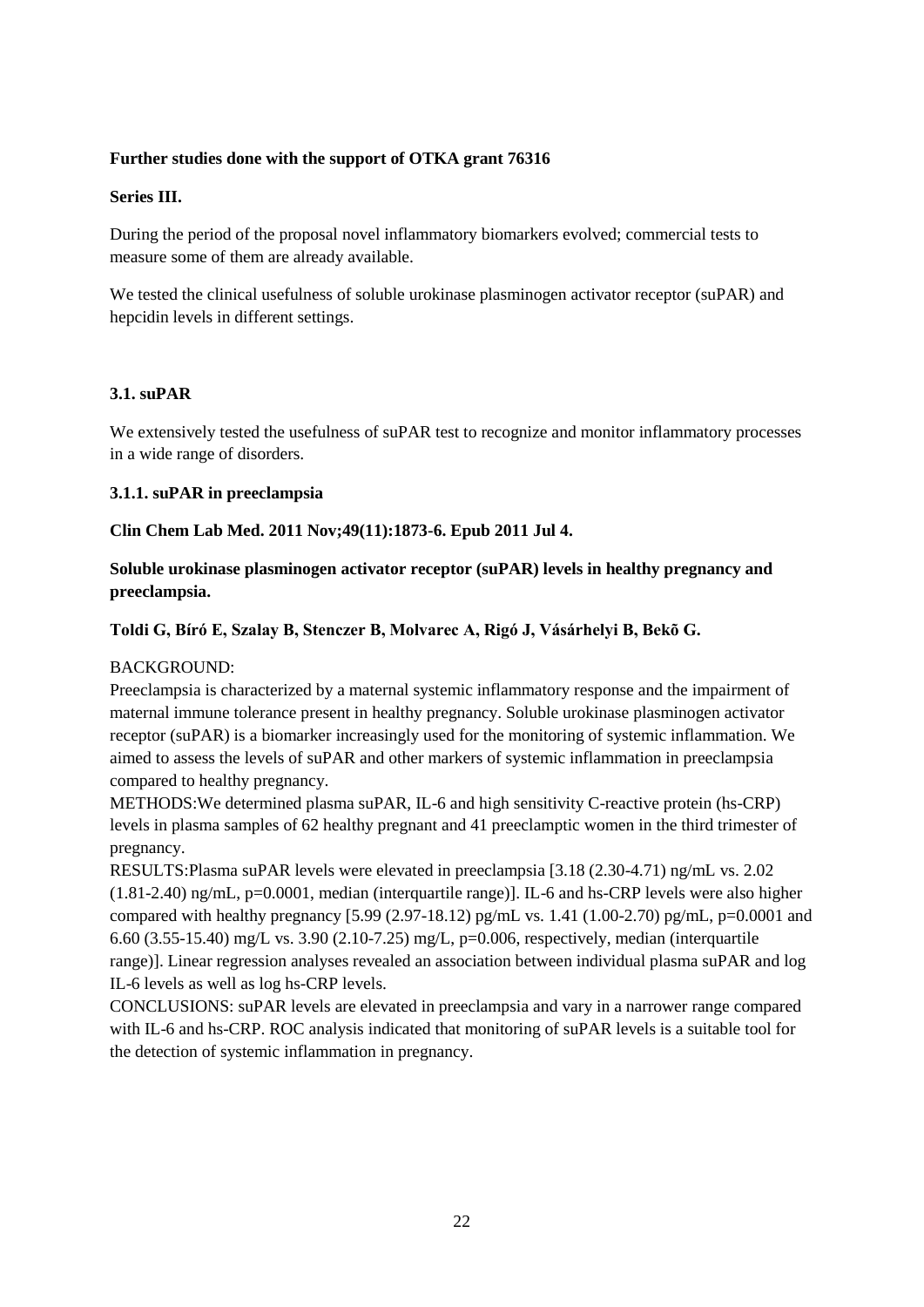## **3.1.2. Connecting tissue disorders**

## **3.1.2.1. Rheumatoid arthritis**

## **Biomarkers. 2012 Oct 4. [Epub ahead of print]**

# **Plasma soluble urokinase plasminogen activator receptor (suPAR) levels in systemic lupus erythematosus.**

### **Toldi G, Szalay B, Bekő G, Bocskai M, Deák M, Kovács L, Vásárhelyi B, Balog A.**

Objective: Soluble urokinase plasminogen activator receptor (suPAR) is a biomarker of systemic inflammation. We aimed to characterize plasma suPAR levels in SLE patients. Methods: We measured plasma suPAR, C reactive protein (CRP) and erythrocyte sedimentation rate (ESR) in 89 SLE patients and 29 healthy controls. Results: suPAR and ESR values were higher in SLE than in controls, while CRP levels were comparable. ROC analysis of suPAR levels indicated a cut-off value of 5.70 ng/mL to distinguish patients with high disease activity (SLEDAI >8). Conclusion: suPAR might be an objective marker for identifying SLE patients with active disease.

## **3.1.2.2. Bechterew's disease**

#### **Joint Bone Spine. 2012 Sep 19. pii: S1297-319X(12)00175-3. doi: 10.1016/j.jbspin.2012.06.023.**

**Plasma soluble urokinase plasminogen activator receptor (suPAR) levels in ankylosing spondylitis.**

#### **Toldi G, Szalay B, Bekő G, Kovács L, Vásárhelyi B, Balog A.**

Recent studies demonstrated that soluble urokinase plasminogen activator receptor (suPAR) is a valuable marker in the recognition of an inflammatory response. Ongoing inflammation leads to elevated plasma suPAR levels. We aimed to characterize plasma suPAR levels in ankylosing spondylitis (AS) patients compared to healthy individuals in order to reveal if suPAR could be used as a clinical marker of inflammation in AS. We measured plasma suPAR and C-reactive protein (CRP) levels as well as erythrocyte sedimentation rate (ESR) in 33 AS patients at various stages of disease duration and activity and 29 healthy controls. CRP and ESR values were higher in AS patients than in healthy individuals, while suPAR values were comparable (median [interquartile range]: 2.97 [2.57- 3.80] ng/mL vs. 2.80 [2.06-3.42] ng/mL, P>0.05). In AS patients, a correlation was detected between BASDAI scores and CRP as well as ESR values but not suPAR levels  $(P=0.0005, r=0.57$  and  $P=0.01$ , r=0.43, respectively). Unlike in many other inflammatory conditions, plasma suPAR levels do not reflect inflammation in AS. To assess the inflammatory status in AS, ESR and particularly CRP values are still more appropriate clinical markers. In line with earlier findings, our results indicate that, unlike suPAR, both of these markers are positively correlated with disease activity in AS.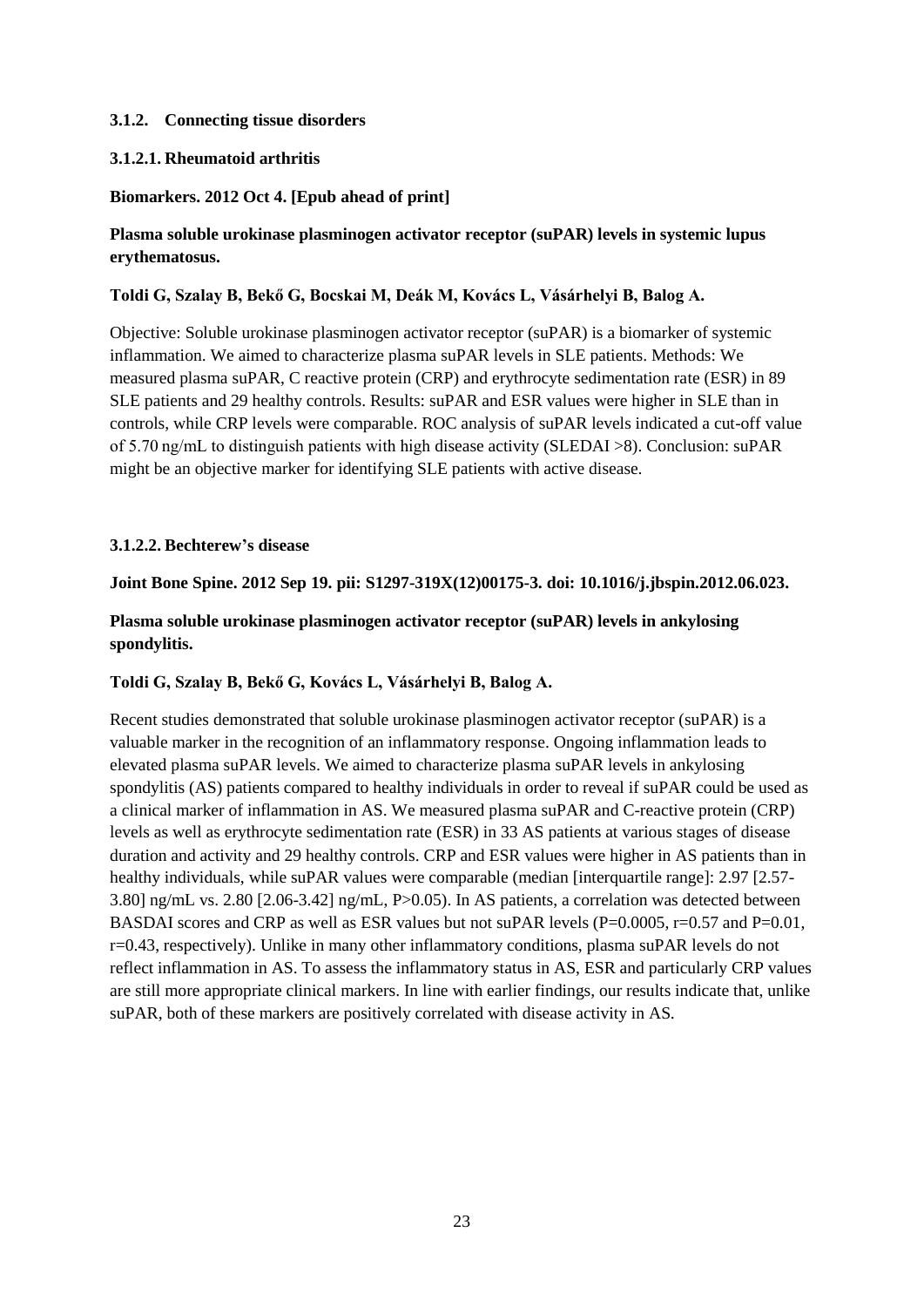#### **3.1.2.3. Systemic lupus erythematosus**

#### **Clin Chem Lab Med. 2012 Jun 21;0(0):1-6. doi: 10.1515/cclm-2012-0221.**

## **Soluble urokinase plasminogen activator receptor (suPAR) in the assessment of inflammatory activity of rheumatoid arthritis patients in remission.**

#### **Toldi G, Bekó G, Kádár G, Mácsai E, Kovács L, Vásárhelyi B, Balog A.**

Background: Soluble urokinase plasminogen activator receptor (suPAR) is a biomarker increasingly used for the assessment of systemic inflammation. We aimed to evaluate suPAR for the assessment of inflammatory activity in rheumatoid arthritis (RA) patients in remission.

Methods: In our cross-sectional study we measured plasma suPAR and C-reactive protein (CRP) levels as well as erythrocyte sedimentation rate (ESR) in 120 RA patients at various stages of disease activity and 29 healthy age-matched controls.

Results: suPAR, CRP and ESR values were higher in RA patients compared to healthy individuals. When suPAR levels were analyzed according to DAS28 scores of RA patients, suPAR level in the subgroup with DAS28≤2.6 was lower than in the subgroup with DAS28>2.6, but still higher than in controls [4.45 (3.33-5.56) ng/mL vs. 3.66 (3.10-4.67) ng/mL vs. 2.80 (2.06-3.42) ng/mL, p<0.0001, median (interquartile range)]. In contrast, CRP and ESR values were comparable in the subgroup with DAS28≤2.6 and in healthy individuals. We further analyzed the correlation between the number of tender and/or swollen joints and suPAR levels in RA patients in remission. suPAR values were significantly higher in patients with four tender and/or swollen joints than in patients with 2-3 or 0-1 tender and/or swollen joints.

Conclusions: While CRP and ESR values indicate remission of the chronic inflammatory process in RA, suPAR values are still elevated compared to healthy individuals. suPAR might be particularly valuable in the recognition of inflammatory activity in patients who are in remission according to DAS28 scores but have symptoms of tender and/or swollen joints.

#### **3.2. Hepcidin levels**

Hepcidin is a recently recognized factor that promptly decreases iron levels in inflammation.

#### **3.2.1. Hepcidin levels in preeclampsia**

**Clin Chem Lab Med. 2010 Oct;48(10):1423-6. Epub 2010 Jul 13.**

**Hepcidin concentrations and iron homeostasis in preeclampsia.**

**Toldi G, Stenczer B, Molvarec A, Takáts Z, Beko G, Rigó J Jr, Vásárhelyi B.**

BACKGROUND: Plasma iron is increased in preeclampsia (PE) when compared to healthy pregnant women. This is in contrast to inflammation characteristic for PE. The link between iron homeostasis and inflammation is hepcidin. Our goal was to describe hepcidin concentrations and its association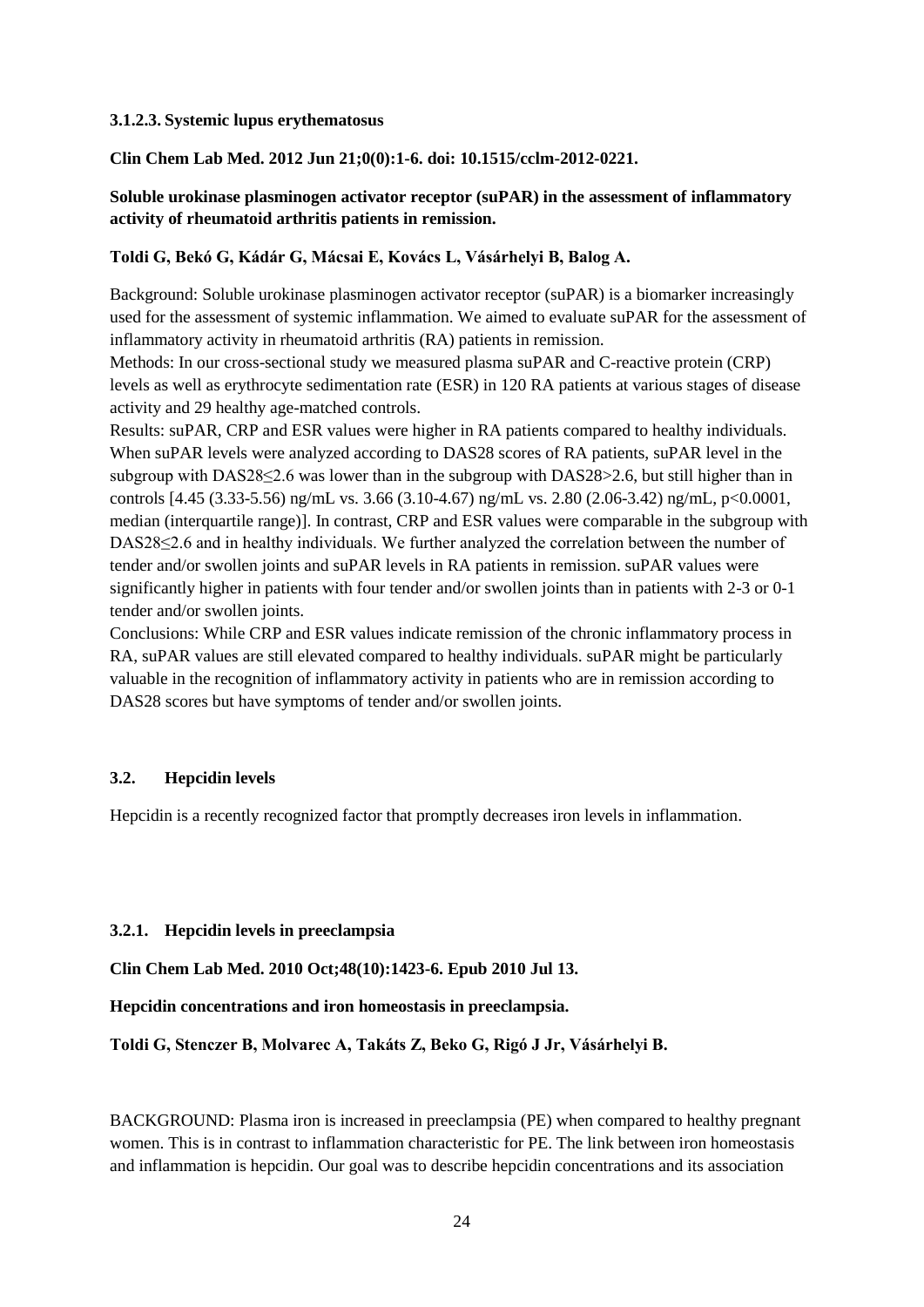with iron homeostasis in PE.

METHODS: We obtained peripheral blood samples from 30 preeclamptic [gestational age: 36.5 (24- 40) weeks] and 37 healthy pregnant women [gestational age: 36 (28-39) weeks] to determine plasma hepcidin and interleukin-6 (IL-6) concentrations, complete blood cell counts and parameters of iron homeostasis [plasma iron, transferrin and ferritin levels and total iron binding capacity (TIBC)]. Hepcidin was measured using mass spectrophotometry. The Mann-Whitney test was used for statistical analysis.

RESULTS: Plasma hepcidin, IL-6, iron and ferritin concentrations were increased ( $p<0.05$  for all), whereas plasma transferrin, TIBC and mean corpuscular hemoglobin concentrations were lower (p<0.05 for all) in PE compared to healthy pregnant women. No differences were seen in the other parameters investigated.

CONCLUSIONS: Plasma iron concentrations are increased despite high hepcidin concentrations in PE. This might indicate a resistance to the iron-decreasing action of hepcidin.

# **3.2.2. Hepcidin levels in the early postpartum period**

**J Obstet Gynaecol Res. 2011 Nov;37(11):1620-4. doi: 10.1111/j.1447-0756.2011.01586.x. Epub 2011 Jul 6.**

**Serum maternal hepcidin levels 3 days after delivery are higher compared to those measured at parturition.**

**Gyarmati B, Szabó E, Szalay B, Czuczy N, Toldi G, Cseh A, Vásárhelyi B, Takáts Z.**

AIM: Our aim was to investigate the levels of hepcidin at parturition and 3 days after delivery and to relate hepcidin levels to parameters of iron homeostasis.

MATERIALS AND METHODS: We measured hepcidin levels with mass spectrometry in serum samples of 38 term pregnant women taken just prior to and 3 days after vaginal delivery  $(n = 23)$ or cesarean section (CS)  $(n = 15)$ . Hepcidin levels were related to iron homeostasis parameters and interleukin (IL)-6 levels. Parameters measured before and after delivery were compared with the Wilcoxon test.

RESULTS: Serum iron levels (median, interquartile range) decreased (14.3, 9.6-21.1 vs. 8.9, 6.8-11.5 umol/L,  $P \le 0.01$ ), while hepcidin levels increased (2.73, 2.2-3.45 vs. 10.62, 6.70-15.89  $\mu$ g/L, P  $<$  0.01) by the third day after parturition compared to those measured before delivery. IL-6 levels were comparable before and after delivery. No direct association between serum hepcidin and iron homeostasis parameters or IL-6 levels was found.

CONCLUSIONS: Factors triggering hepcidin synthesis dominate 3 days after delivery. Studies are needed to assess the contribution of hepcidin to iron homeostasis during the periparturition period.